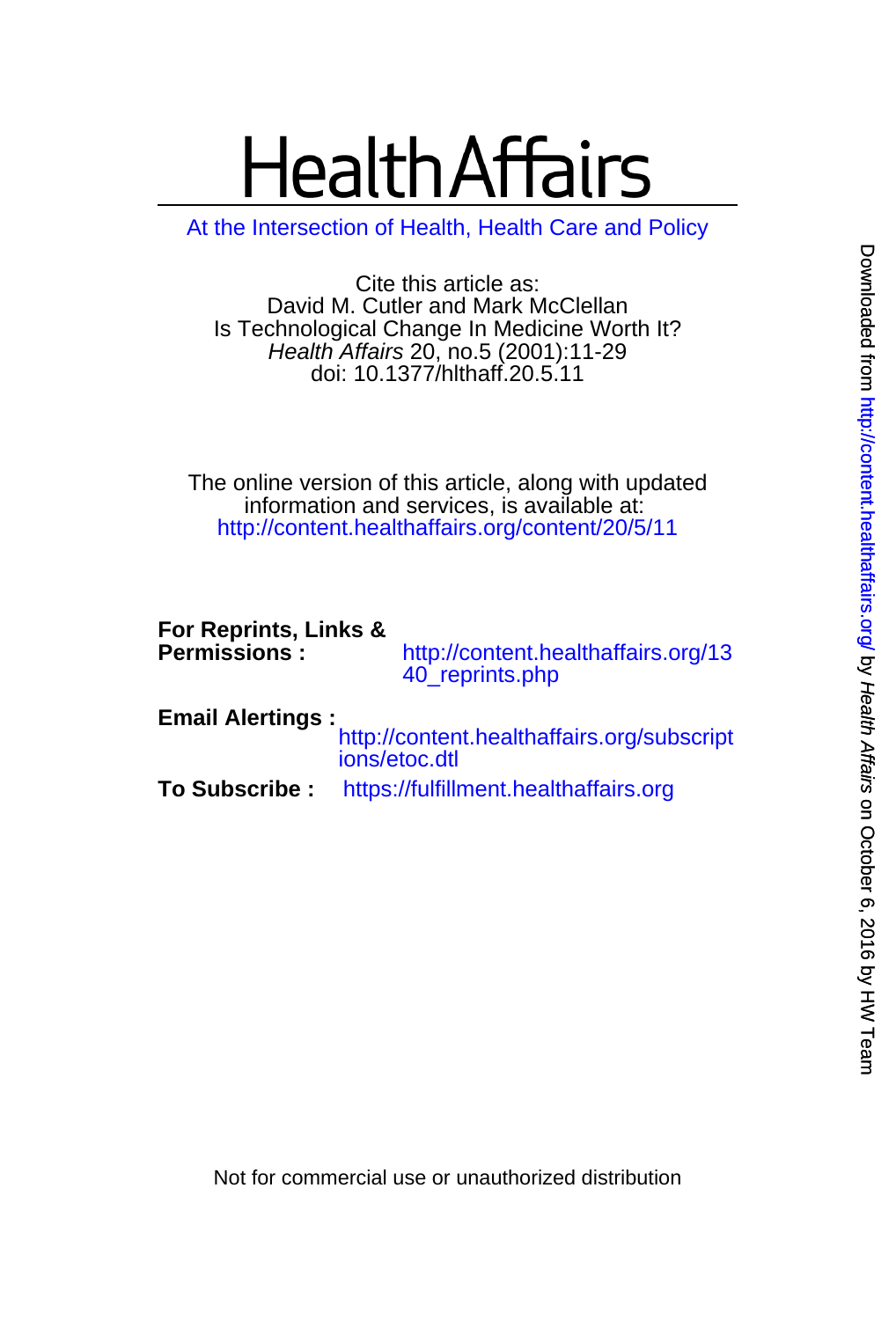20814-6133. Copyright © Old Georgetown Road, Suite 600, Bethesda, MD Health Affairs is published monthly by Project HOPE at 7500

Code), no part of As provided by United States copyright law (Title 17, U.S. by Project HOPE - The People-to-People Health Foundation.

by any means, electronic or mechanical, including may be reproduced, displayed, or transmitted in any form or

reserved. without prior written permission from the Publisher. All rights photocopying or by information storage or retrieval systems,

Not for commercial use or unauthorized distribution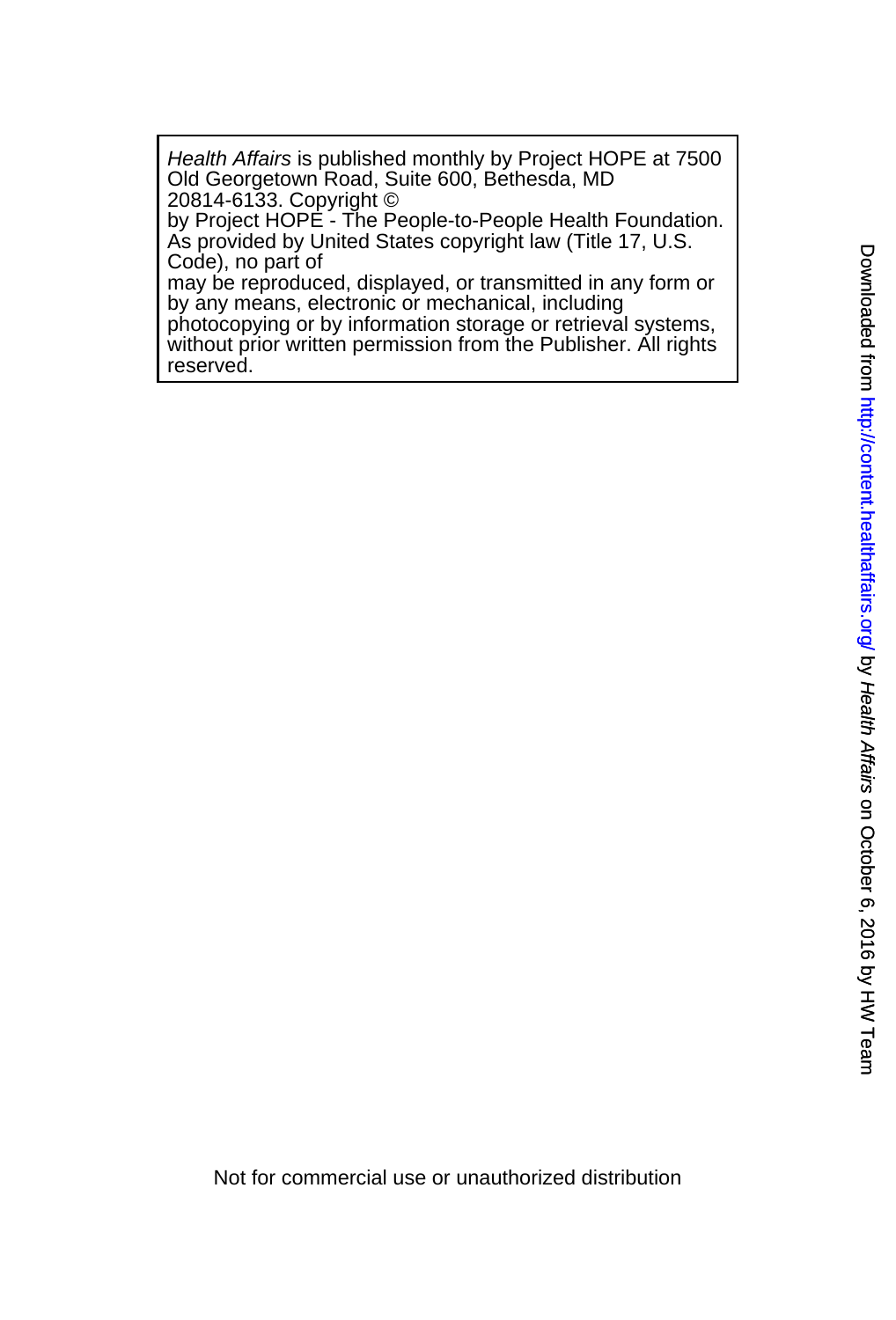# **Is Technological Change Is Technological Change<br>In Medicine Worth It?**<br>When costs and benefits are weighed together, technological In Medicine Worth It?

When costs and benefits are weighed together, technological *by David M. Cutler and Mark McClellan*

by David M. Cutler and Mark McClellan<br>**ABSTRACT:** Medical technology is valuable if the benefits of medical advances<br>award the casts. We analyze technological abouts in five conditions to detay. **ABSTRACT:** Medical technology is valuable if the benefits of medical advances<br>exceed the costs. We analyze technological change in five conditions to deterexceed the costs. We analyze technological change in five conditions to determine if this is so. In four of the conditions-heart attacks, low-birthweight infants, depression, and cataracts—the estimated benefit of technological<br>change is much greater than the cost. In the fifth condition, breast cancer, costs<br>and benefits are about of equal magnitude. We conclude that medic change is much greater than the cost. In the fifth condition, breast cancer, costs as a whole is worth the increased cost of care. This has many implications for public policy.

T IS WIDELY ACCEPTED THAT technological change has accounted for the bulk of medical care cost increases over time. But<br>it does not necessarily follow that technological change is there-<br>fore bad. Presumably, technological T IS WIDELY ACCEPTED THAT technological change has accounted for the bulk of medical care cost increases over time. But value of fore bad. Presumably, technological change brings benefits in addi- $\blacksquare$  it does not necessarily follow that technological change is there-<br>fore bad. Presumably, technological change brings benefits in addi-<br>tion to costs—increased longevity, improved quality of life, less time<br>absent f fore bad. Presumably, technological change brings benefits in addition to costs—increased longevity, improved quality of life, less time absent from work, and so on. These benefits need to be compared with the costs of tec tion to costs—increased longevity, improved quality of life, less time<br>absent from work, and so on. These benefits need to be compared<br>with the costs of technology before welfare statements can be made.<br>Technological chang absent from work, and so on. These benefits need to be compared<br>with the costs of technology before welfare statements can be made.<br>Technological change is bad only if the cost increases are greater<br>than the benefits. with the costs of te<br>Technological char<br>than the benefits.<br>In aggregate he than the benefits.<br>In aggregate, health has improved as medical spending has in-

than the benefits.<br>In aggregate, health has improved as medical spending has increased. Given then prevailing medical spending by age, the average<br>newborn in 1950 could expect to spend \$8,000 in present value on In aggregate, health has improved as medical spending has increased. Given then prevailing medical spending by age, the average<br>newborn in 1950 could expect to spend \$8,000 in present value on<br>medical care over his or her creased. Given then prevailing medical spending by age, the average<br>newborn in 1950 could expect to spend \$8,000 in present value on<br>medical care over his or her lifetime. The comparable amount in 1990<br>is \$45,000. An infan newborn in 1950 could expect to spend \$8,000 in present value on<br>medical care over his or her lifetime. The comparable amount in 1990<br>is \$45,000. An infant born in 1990 had a life expectancy that was<br>seven years greater th is \$45,000. An infant born in 1990 had a life expectancy that was seven years greater than that of the one born in 1950, and lower<br>lifetime disability as well.<sup>1</sup> But how much of the health improvement<br>is a result of medical care? Is the medical component worth it? These lifetime disability as well.<sup>1</sup> But how much of the health improvement questions capture perhaps the most critical issue in the economic

*David Cutler is a professor of economics at Harvard University and a research associate with the National Bureau of Economic Research, both in Cambridge, Massachusetts. He has* with the National Bureau of Economic Research, both in Cambridge, Massachusetts. He has<br>served on the Medicare Technical Advisory Panel and has written extensively on the econom*ics of health care technology. Mark McClellan was an associate professor of economics at* served on the Medicare Technical Advisory Panel and has written extensively on the econom-<br>ics of health care technology. Mark McClellan was an associate professor of economics at<br>Stanford University in Palo Alto, Californ ics of health care technology. Mark McClellan was an associate professor of economics at<br>Stanford University in Palo Alto, California, before being nominated to the Council of Eco-<br>nomic Advisers by President George W. Bus *medicine.*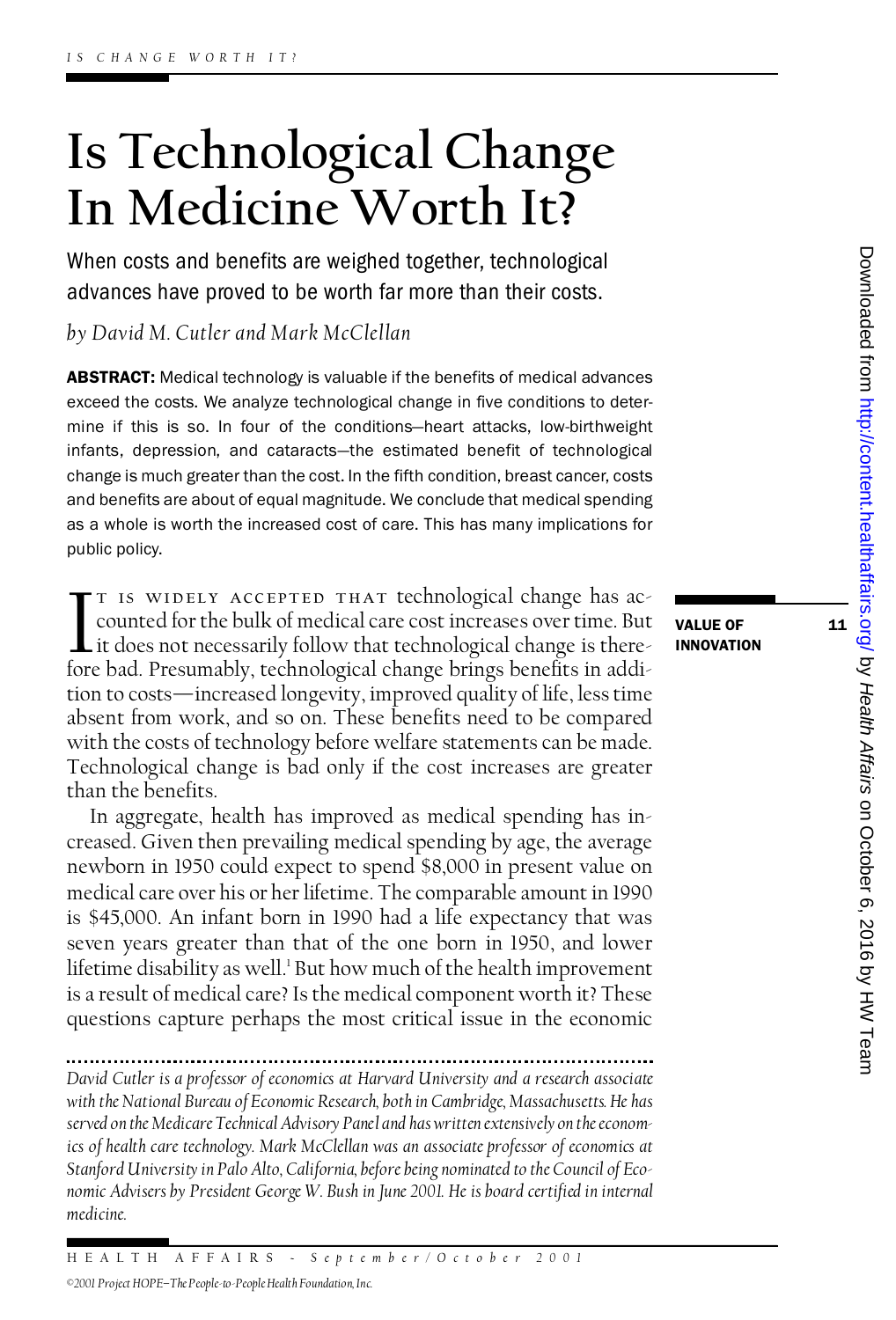evaluation of medical technology, an issue that is the subject of this paper.

We report on a series of studies that examine the costs and benepaper.<br>We report on a series of studies that examine the costs and bene-<br>fits of medical technology changes. A key feature of these studies is<br>that they measure costs and benefits at the disease level, not the We report on a series of studies that examine the costs and benefits of medical technology changes. A key feature of these studies is that they measure costs and benefits at the disease level, not the level of medical spen that they measure costs and benefits at the disease level, not the level of medical spending as a whole. Health improvements in aggregate are very difficult to parcel out to different factors; improvements at the disease level, while still difficult, are more manageable. gate are very difficult to parcel out to different factors; improvements at the disease level, while still difficult, are more manageable.<br>We consider five conditions: heart attacks; low-birthweight babies;<br>depression: cat ments at the disease level, while still diffice<br>We consider five conditions: heart attacks<br>depression; cataracts; and breast cancer.<br>Our results show the good and the bac depression; cataracts; and breast cancer.<br>Our results show the good and the bad of technological change.

For the first four of these conditions, technological change is on net Our results show the good and the bad of technological change.<br>For the first four of these conditions, technological change is on net<br>quite valuable. The cost of technology for them all is high, but the<br>health benefits are For the first four of these conditions, technological change is on net<br>quite valuable. The cost of technology for them all is high, but the<br>health benefits are even greater. However, although technological<br>change in breast quite valuable. The cost of technology for them all is high, but the<br>health benefits are even greater. However, although technological<br>change in breast cancer screening and treatment brought some<br>benefits during our period health benefits are even greater. However, although technological<br>change in breast cancer screening and treatment brought some<br>benefits during our period of analysis, they are roughly equal to the<br>costs. In this case, tech change in breast cancer screening and treatment brought some<br>benefits during our period of analysis, they are roughly equal to the<br>costs. In this case, technological change was neither clearly worth it<br>nor clearly wasteful benefits during our pe<br>costs. In this case, tecl<br>nor clearly wasteful.<br>One key to underst nor clearly wasteful.<br>One key to understanding these results is to recognize the differ-

ent ways in which technology affects the medical system. New tech-One key to understanding these results is to recognize the different ways in which technology affects the medical system. New technologies often substitute for older technologies in the therapy of established patients, whi ent ways in which technology affects the medical system. New tech-<br>nologies often substitute for older technologies in the therapy of<br>established patients, which we term the "treatment substitution<br>effect " The unit cost o established patients, which we term the "treatment substitution<br>effect." The unit cost of new technologies may be higher or lower than the cost of the older technologies they replace. But new technologies often bring health improvements, and this is valued highly. In the cost of the older technologies they replace. But new tech-<br>logies often bring health improvements, and this is valued highly.<br>In other cases, new technologies lead more people to be treated<br>clisease, which we term t

mologies often bring health improvements, and this is valued highly.<br>In other cases, new technologies lead more people to be treated<br>for disease, which we term the "treatment expansion effect." Diag-<br>nosis rates for depres is reto increase the dissente law about the state and the constrained and space are very difficult to parel out to different factors; improve-<br>The consider five conditions: heart attacks; low-bring the subsequence<br>of the for disease, which we term the "treatment expansion effect." Diagmosis rates for depression, for example, doubled after Prozac-like<br>drugs became available, and cataract surgery was performed much<br>more frequently as the pro nosis rates for depression, for example, doubled after Prozac-like<br>drugs became available, and cataract surgery was performed much<br>more frequently as the procedure improved. When treatment is<br>effective getting it to more p drugs became available, and cataract surgery was performed much<br>more frequently as the procedure improved. When treatment is<br>effective, getting it to more people is beneficial. But expanding ther-<br>apy to more people may no more trequently as the procedure improved. When treatment is<br>effective, getting it to more people is beneficial. But expanding ther-<br>apy to more people may not be worth it when treatment is not so<br>effective. The treatment effective, getting it to more people is beneficial. But expanding ther-<br>apy to more people may not be worth it when treatment is not so<br>effective. The treatment expansion effect is a major factor in the<br>benefits and failur apy to more people may not be worth it when treatment is not so<br>effective. The treatment expansion effect is a major factor in the<br>benefits and failures of technological innovation. Still, it has not<br>been much studied benefits and failures of technological innovation. Still, it has not<br>been much studied. nefits and failures of technological innovation. Still, it has not<br>en much studied.<br>Although we analyze only some conditions, our results have im-<br>cations for the health care system more broadly. The benefits

been much studied.<br>Although we analyze only some conditions, our results have im-<br>plications for the health care system more broadly. The benefits<br>from lower infant mortality and better treatment of heart attacks Although we analyze only some conditions, our results have implications for the health care system more broadly. The benefits<br>from lower infant mortality and better treatment of heart attacks<br>have been sufficiently great t plications for the health care system more broadly. The benefits<br>from lower infant mortality and better treatment of heart attacks<br>have been sufficiently great that they alone are about equal to the<br>entire cost increase fo have been sufficiently great that they alone are about equal to the<br>entire cost increase for medical care over time. Thus, recognizing have been sufficiently great that they alone are about equal to the<br>entire cost increase for medical care over time. Thus, recognizing<br>that there are other benefits to medical care, we conclude that medi-<br>cal spending as a entire cost increase for medical care over time. That there are other benefits to medical care, we concal spending as a whole is clearly worth the cost.<br>This finding has immediate policy relevance. In cal spending as a whole is clearly worth the cost.<br>This finding has immediate policy relevance. In recent years, pub-

lic and private policy has been focused on how to reduce waste from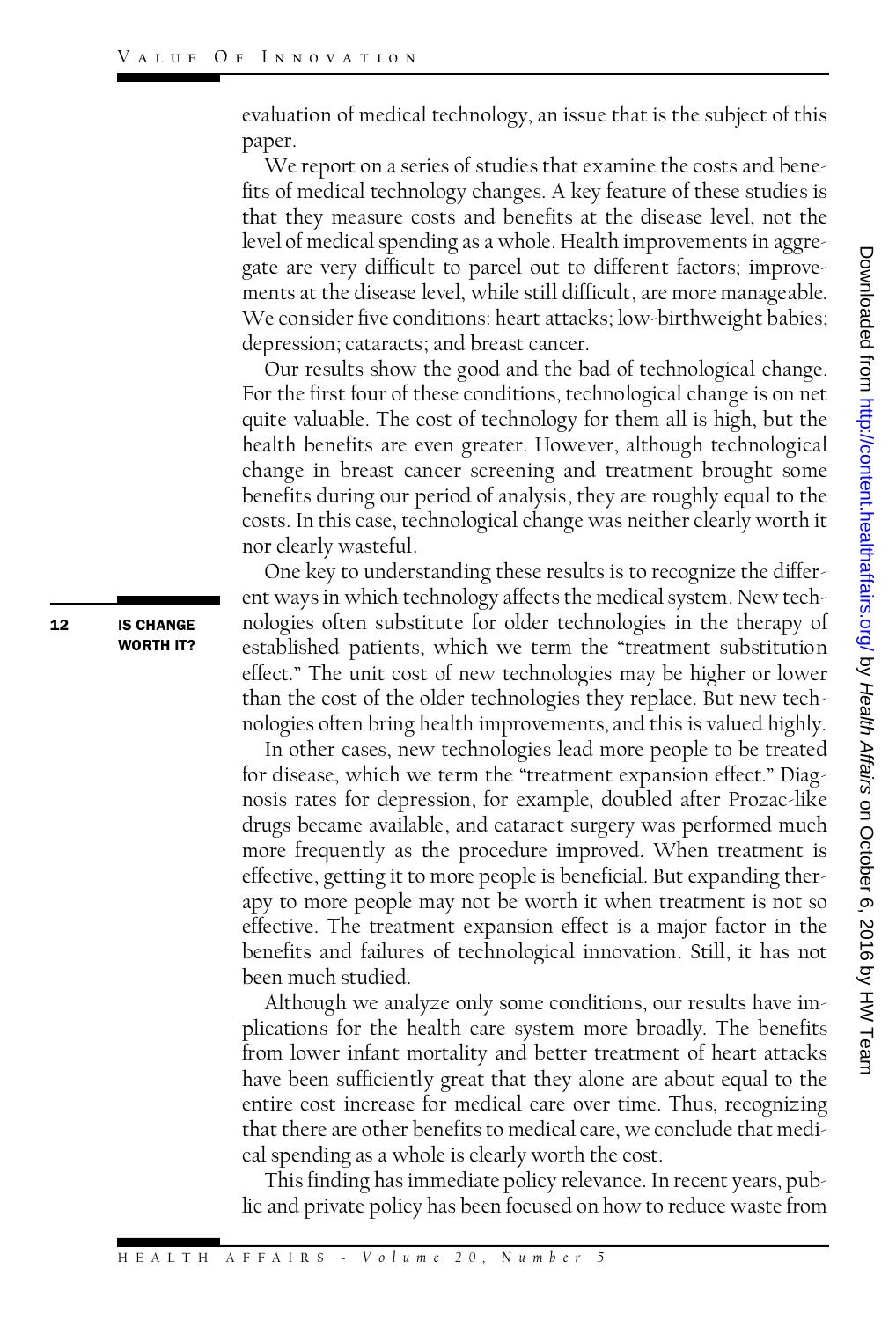the system. Reducing waste is valuable, but waste reduction must the system. Reducing waste is valuable, but waste reduction must<br>be balanced against the potential for less rapid technical innovation.<br>We return to this issue after summarizing the evidence on the value the system. Reducing waste is valuable, but waste reduction must<br>be balanced against the potential for less rapid technical innovation.<br>We return to this issue after summarizing the evidence on the value<br>of technological c be balanced against the po<br>We return to this issue af<br>of technological change.<br>This evidence has other of technological change.<br>This evidence has other implications for policy as well. Our find-

ings imply that the quality-adjusted price of medical care is actually This evidence has other implications for policy as well. Our find-<br>ings imply that the quality-adjusted price of medical care is actually<br>falling over time, in contrast to standard figures that show rising<br>prices for medic ings imply that the quality-adjusted price of medical care is actually<br>falling over time, in contrast to standard figures that show rising<br>prices for medical services. Further, our results provide a valuable<br>methodology fo falling over time, in contrast to standard figures that show rising<br>prices for medical services. Further, our results provide a valuable<br>methodology for gauging the impact of health system change, such<br>as the rise of manag prices for medical services. Further, our results provide a valuable<br>methodology for gauging the impact of health system change, such<br>as the rise of managed care on consumer welfare. Finally, our results<br>suggest that exten methodology tor gauging the impact of health system change, such<br>as the rise of managed care on consumer welfare. Finally, our results<br>suggest that extending National Health Accounts data to include<br>the benefits of medical as the rise of managed care on consumer welfare. Finally, our results<br>suggest that extending National Health Accounts data to include<br>the benefits of medical care as well as the costs could lead to much<br>more useful statist suggest that extending National Health Accounts data to include<br>the benefits of medical care as well as the costs could lead to much<br>more useful statistics for understanding the productivity of the<br>health care sector the benefits of medi<br>more useful statist<br>health care sector. more useful statistics for understanding the productivity of the health care sector.<br>**The Costs And Benefits Of Medical Innovation** 

## **The Costs And Benefits Of Medical Innovation**<br>Measuring the value of medical innovation requires a conceptual

The COStS And Benefits Of Medical inhovation<br>Measuring the value of medical innovation requires a conceptual<br>understanding of the costs and benefits involved. Our methodology<br>follows much of what is in the literature. The Measuring the value of medical innovation requires a conceptual<br>understanding of the costs and benefits involved. Our methodology<br>follows much of what is in the literature. The costs of technological<br>change are the current understanding of the costs and benefits involved. Our methodology<br>follows much of what is in the literature. The costs of technological<br>change are the current and future costs of the conditions under<br>study. We use the pres follows much of what is in the literature. The costs of technological<br>change are the current and future costs of the conditions under<br>study. We use the present value of future costs (and benefits), dis-<br>counted back to the change are the current and luture costs of the conditions under<br>study. We use the present value of future costs (and benefits), discounted back to the present at a 3 percent real discount rate. The<br>qualitative results are study. We use the present value of future costs (and benefits)<br>counted back to the present at a 3 percent real discount rate<br>qualitative results are not very sensitive to this discount rate.<br>There are two benefits of medic qualitative results are not very sensitive to this discount rate.<br>There are two benefits of medical innovations. The most impor-

qualitative results are not very sensitive to this discount rate.<br>There are two benefits of medical innovations. The most impor-<br>tant is the value of better health—longer life as well as improved<br>quality of life. We follow There are two benefits of medical innovations. The most impor-<br>tant is the value of better health—longer life as well as improved<br>quality of life. We follow the consensus of the literature and meas-<br>ure health using the qu tant is the value of better health—longer life as well as improved<br>quality of life. We follow the consensus of the literature and meas-<br>ure health using the quality-adjusted life year (QALY) approach.<sup>2</sup><br>Many (but not all) ure health using the quality-adjusted life year (QALY) approach.<sup>2</sup><br>Many (but not all) of the conditions we consider have high fatality<br>rates, so changes in longevity tend to dominate the results. Again<br>following the liter Many (but not all) of the conditions we consider have high fatality<br>rates, so changes in longevity tend to dominate the results. Again<br>following the literature, we assume that the value a year of life in the<br>absence of dis rates, so changes in longevity tend to dominate the results. Again<br>following the literature, we assume that the value a year of life in the<br>absence of disease is \$100,000.<sup>3</sup> The qualitative results we present<br>are not very absence of disease is  $$100,000$ .<sup>3</sup> The qualitative results we present are not very sensitive to a wide range of values of a year of life.

A second benefit of medical innovation is its effect on the finanare not very sensitive to a wide range of values of a year of life.<br>A second benefit of medical innovation is its effect on the financial situation of others. One part of this benefit is any increase in<br>production that res A second benefit of medical innovation is its effect on the financial situation of others. One part of this benefit is any increase in production that results from technology allowing people to work and earn more. Offsetti cial situation of others. One part of this benefit is any increase in<br>production that results from technology allowing people to work<br>and earn more. Offsetting this productivity benefit are the medical<br>and nonmedical costs production that results from technology allowing people to work<br>and earn more. Offsetting this productivity benefit are the medical<br>and nonmedical costs of additional years of life, if any, from the<br>technology. The entire and nonmedical costs of additional years of life, if any, from the technology. The entire cost of sustaining life is appropriate to inand nonmedical costs of additional years of life, if any, from the<br>technology. The entire cost of sustaining life is appropriate to in-<br>clude in this latter component, as the right comparison is the value<br>of medical innova technology. The entire cost of sustaining life is appropriate to include in this latter component, as the right comparison is the value of medical innovation less the total cost of providing the care.<sup>4</sup><br>The net value of m

of medical innovation less the total cost of providing the care.<sup>4</sup><br>The net value of medical technology change is the difference be-<br>tween the benefits and costs. A positive net value implies that the<br>technological change The net value of medical technology ch<br>tween the benefits and costs. A positive if<br>technological change is worth it in total.<br>**The disease approach**. The central technological change is worth it in total.<br> **n The disease approach.** The central empirical issue in imple-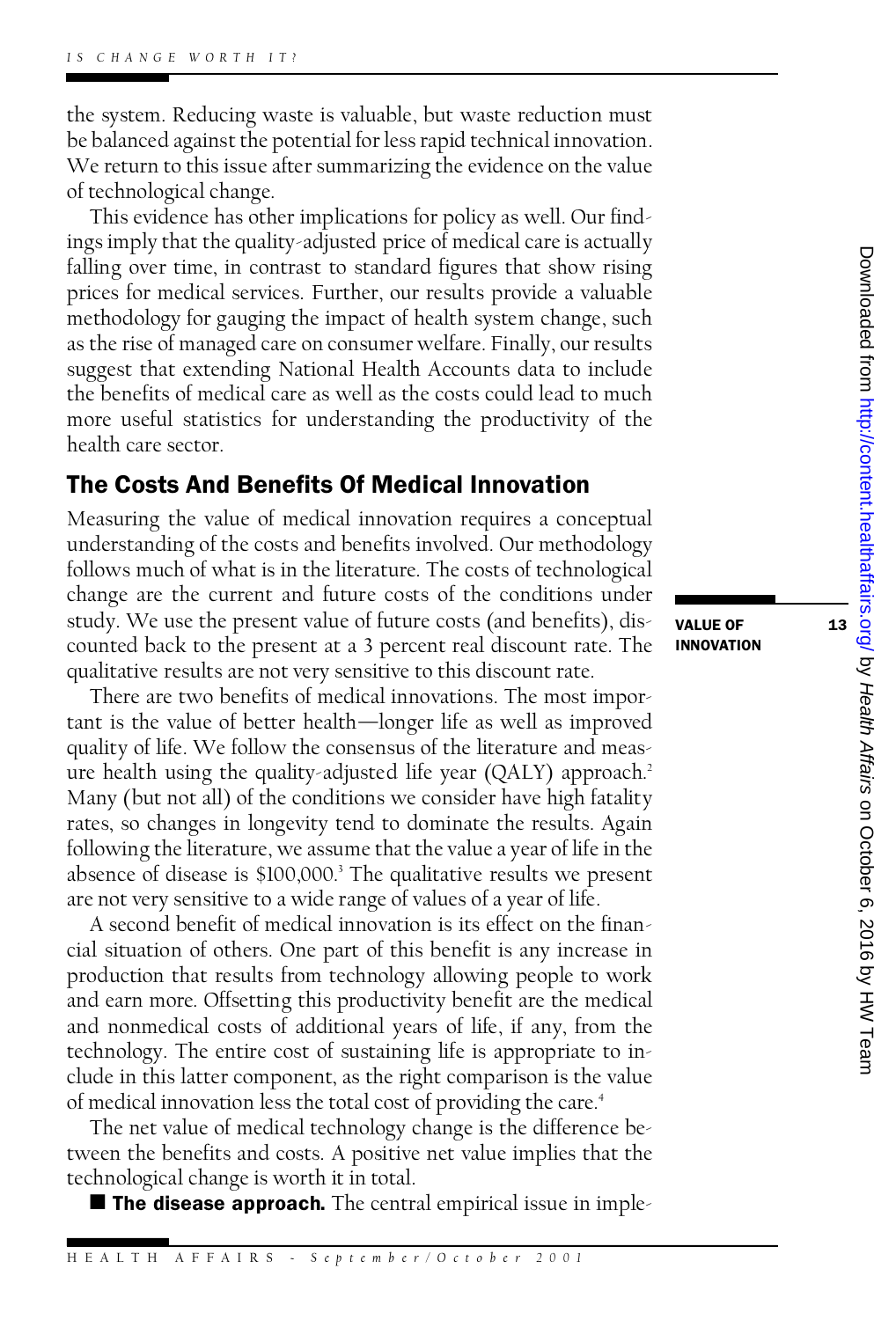menting this framework is determining the importance of medical menting this framework is determining the importance of medical<br>technology changes for better health. A variety of factors may influ-<br>ence health over time, of which medical technology is only one. We menting this framework is determining the importance of medical<br>technology changes for better health. A variety of factors may influ-<br>ence health over time, of which medical technology is only one. We<br>need to isolate the m technology changes for better health. A variety of factors may inflerice health over time, of which medical technology is only one. V<br>need to isolate the medical contribution before it can be valued.<br>Decomposing health cha ce health over time, of which medical technology is only one. We<br>ed to isolate the medical contribution before it can be valued.<br>Decomposing health changes in aggregate is not possible. Instead,<br>r focus on the disease leve

need to isolate the medical contribution before it can be valued.<br>Decomposing health changes in aggregate is not possible. Instead,<br>we focus on the disease level. Using observational data or clinical<br>trial evidence, we can Decomposing health changes in aggregate is not possible. Instead,<br>we focus on the disease level. Using observational data or clinical<br>trial evidence, we can often tell for a particular condition how much<br>medical technology trial evidence, we can often tell for a particular condition how much<br>medical technology has contributed to better health.<sup>5</sup> Even when the<br>disease-level analysis is not exact, the range of uncertainty is gener-<br>ally bette medical technology has c<br>disease-level analysis is 1<br>ally better understood.<br>The trade-off is that 0 ally better understood.<br>The trade-off is that one needs to study many diseases to make

ally better understood.<br>The trade-off is that one needs to study many diseases to make<br>statements about the medical system as a whole. While we summa-<br>rize results for a number of conditions, we do not have a sufficiently The trade-off is that one needs to study many diseases to make<br>statements about the medical system as a whole. While we summa-<br>rize results for a number of conditions, we do not have a sufficiently<br>large set of conditions statements about the medical system as a whole. While we summarize results for a number of conditions, we do not have a sufficiently large set of conditions to enable us to draw firm conclusions. Still, we can say some thi rize results for a number of conditions, we do not have a sufficiently<br>large set of conditions to enable us to draw firm conclusions. Still,<br>we can say some things about medical spending as a whole, which<br>we summarize in t we can say some things about medical spending as a whole, which<br>we summarize in the concluding section.

The disease analysis groups together all of the technologies used we summarize in the concluding section.<br>The disease analysis groups together all of the technologies used<br>in treating the condition under study. Policy is also interested in the<br>costs and benefits of each individual techno The disease analysis groups together all of the technologies used<br>in treating the condition under study. Policy is also interested in the<br>costs and benefits of each individual technology. In most circum-<br>stances, though, i costs and benefits of each individual technology. In most circum-<br>stances, though, it is extremely difficult to pinpoint the specific costs and benefits of each individual technology. In most circum-<br>stances, though, it is extremely difficult to pinpoint the specific<br>benefits of any particular technology.<sup>6</sup> Thus, disease analysis is the<br>only viable alte only viable alternative. nefits of any particular technology.<sup>6</sup> Thus, disease analysis is the<br>ly viable alternative.<br>■ Treatment substitution and expansion. Technological<br>ange affects treatments provided in two ways. "treatment substi

we can our assumed to the tractional value of extraction in the control of the medical technology has contributed to better health.<sup>5</sup> Even when the medical technology has contributed to better health.<sup>5</sup> Even when the al **E** Treatment substitution and expansion. Technological change affects treatments provided in two ways, "treatment substi-**Expansion.** Technological<br>change affects treatments provided in two ways, "treatment substi-<br>tution" and "treatment expansion." Analysts have traditionally<br>viewed technical change in the context of treatment substitution change affects treatments provided in two ways, "treatment substitution" and "treatment expansion." Analysts have traditionally<br>viewed technical change in the context of treatment substitution, a<br>new technology substitutin viewed technical change in the context of treatment substitution, a<br>new technology substituting for an older one. Unit costs may inviewed technical change in the context of treatment substitution, a<br>new technology substituting for an older one. Unit costs may in-<br>crease or decrease; outcomes are likely to improve, though, as that is<br>typically the goal new technology substituting for an older one. Unit costs may increase or decrease; outcomes are likely to improve, though, as that is typically the goal of the new technology. Overall, the net effect of treatment substitut typically the goal of the new technology. Overall, the net effect of<br>treatment substitution on welfare is not known.

The effect of treatment expansion is often overlooked. Doctors diagnose disease more frequently when treatments are safer and The effect of treatment expansion is often overlooked. Doctors<br>diagnose disease more frequently when treatments are safer and<br>easier to take, and patients pay more attention to their condition<br>when therany is more effectiv diagnose disease more frequently when treatments are safer and<br>easier to take, and patients pay more attention to their condition<br>when therapy is more effective. This treatment expansion adds to<br>costs but also improves out easier to take, and patients pay more attention to their condition<br>when therapy is more effective. This treatment expansion adds to<br>costs but also improves outcomes. Treatment expansion is worth it<br>if these marginal patien when therapy is more effective. This treatment expansion adds to<br>costs but also improves outcomes. Treatment expansion is worth it<br>if these marginal patients benefit more than they cost. We consider<br>both treatment substitu costs but also improves outcomes. Treatment expansion is worth it<br>if these marginal patients benefit more than they cost. We consider<br>both treatment substitution and treatment expansion in the condi-<br>tions we analyze. both treatment substitution and treatment expansion in the condiboth treatment substitution and treatment expansion in the cond<br>tions we analyze.<br>**A First Example: Technology For Heart Attacks** 

**A First Example: Technology For Heart Attacks**<br>To demonstrate the nature of the analysis, we consider one example<br>in detail: technological change in the treatment of heart attacks. A To demonstrate the nature of the analysis, we consider one example<br>in detail: technological change in the treatment of heart attacks. A<br>heart attack is an acute event characterized by the occlusion of the To demonstrate the nature of the analysis, we consider one example<br>in detail: technological change in the treatment of heart attacks. A<br>heart attack is an acute event characterized by the occlusion of the<br>arteries that sup heart attack is an acute event characterized by the occlusion of the<br>arteries that supply blood to the heart. Without adequate oxygen,

**14** IS CHANGE **IS CHANGE**<br>WORTH IT?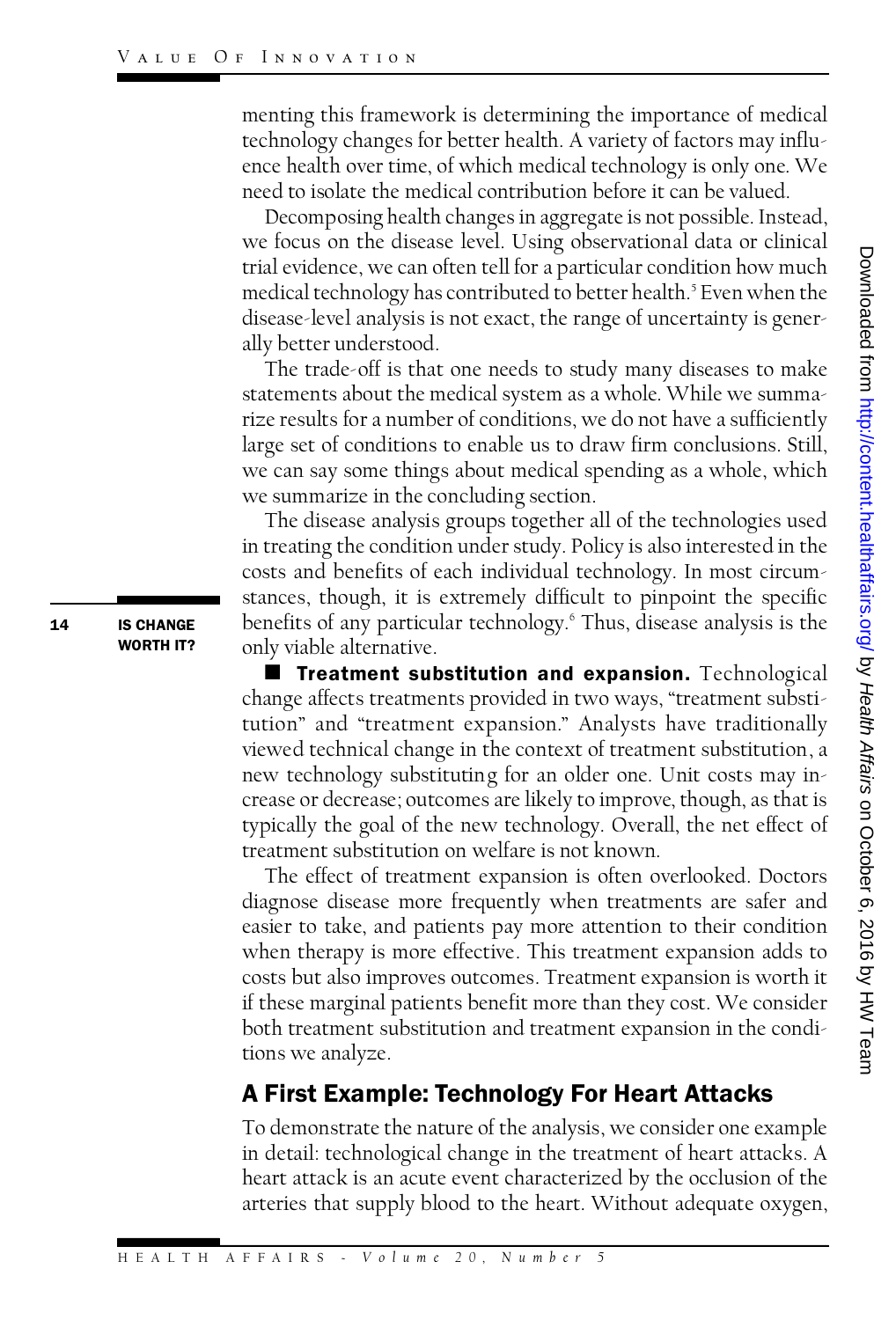part of the heart muscle dies within hours. The task of medical<br>treatment is to limit immediate damage to the heart and in the part of the heart muscle dies within hours. The task of medical<br>treatment is to limit immediate damage to the heart and, in the<br>longer term to prevent further episodes treatment is to limit immediate damage to the heart and, in the longer term, to prevent further episodes.

Because heart attacks are severe, all known heart attacks that are longer term, to prevent further episodes.<br>Because heart attacks are severe, all known heart attacks that are<br>not quickly fatal are treated. Thus, we do not worry about selection<br>into the sample. Much work has been done on Because heart attacks are severe, all known heart attacks that are<br>not quickly fatal are treated. Thus, we do not worry about selection<br>into the sample. Much work has been done on the costs and benefits<br>of technological ch into the sample. Much work has been done on the costs and benefits<br>of technological change in heart attack care, including some by us into the sample. Much work has been done on the costs and benefits<br>of technological change in heart attack care, including some by us<br>and coauthors Joseph Newhouse and Dahlia Remler.<sup>7</sup> We extend<br>those results here of technological cha<br>and coauthors Jose<br>those results here.<br>■ Treatment on those results here.<br> **E** Treatment options. One option for heart attack treatment is

medical management. Thrombolytic drugs are often used to dissolve ■ Treatment options. One option for heart attack treatment is<br>medical management. Thrombolytic drugs are often used to dissolve<br>the blockage that caused the attack before all of the affected heart<br>muscle has died. An alte medical management. Thrombolytic drugs are often used to dissolve<br>the blockage that caused the attack before all of the affected heart<br>muscle has died. An alternative to thrombolysis and supportive care<br>is surgical interve muscle has died. An alternative to thrombolysis and supportive care<br>is surgical intervention. Bypass surgery, developed in the late 1960s, muscle has died. An alternative to thrombolysis and supportive care<br>is surgical intervention. Bypass surgery, developed in the late 1960s,<br>involves grafting an artery or vein around the occluded coronary<br>artery. It is a ma is surgical intervention. Bypass surgery, developed in the late 1960s,<br>involves grafting an artery or vein around the occluded coronary<br>artery. It is a major open-heart surgical procedure. Angioplasty, de-<br>veloped in the l involves grafting an artery or vein around the occluded coronary<br>artery. It is a major open-heart surgical procedure. Angioplasty, de-<br>veloped in the late 1970s, involves use of a balloon catheter to break<br>up the blockage. artery. It is a major open-heart surgical procedure. Angioplasty, developed in the late 1970s, involves use of a balloon catheter to break<br>up the blockage. Since the mid-1990s angioplasty has increasingly<br>been used with th veloped in the late 1970s, involves use of a balloon catheter to break<br>up the blockage. Since the mid-1990s angioplasty has increasingly<br>been used with the insertion of stents in the area of blockage—small<br>mesh tubes that up the blockage. Since the mid-1990s angioplasty has increasingly<br>been used with the insertion of stents in the area of blockage—small<br>mesh tubes that hold open the coronary artery. Both bypass surgery<br>and angioplasty are been used with the insertion of stents in the area of blockage—small<br>mesh tubes that hold open the coronary artery. Both bypass surgery<br>and angioplasty are preceded by cardiac catheterization, a diagnos-<br>tic procedure to m mesh tubes that hold open the coronary artery. Both bypass surgery<br>and angioplasty are preceded by cardiac catheterization, a diagnos-<br>tic procedure to measure the location and extent of arterial block-<br>age. I ong-term dru and angioplasty are preceded by cardiac catheterization, a diagnos-<br>tic procedure to measure the location and extent of arterial block-<br>age. Long-term drug therapies are also used to help prevent the tic procedure to measure the location and extent of arterial block-<br>age. Long-term drug therapies are also used to help prevent the<br>development or progression of new blockages and to limit the work-<br>load of the heart age. Long-term di<br>development or pr<br>load of the heart.<br>■ **Data**. To me velopment or progression of new blockages and to limit the work∤<br>
and of the heart.<br>
■ Data. To measure the costs and benefits of these treatment<br>
anges we use data from Medicare claims records. Our sample

load of the heart.<br>■ **Data.** To measure the costs and benefits of these treatment<br>changes, we use data from Medicare claims records. Our sample<br>consists of every Medicare beneficiary in the fee-for-service Medi-■ Data. To measure the costs and benefits of these treatment<br>changes, we use data from Medicare claims records. Our sample<br>consists of every Medicare beneficiary in the fee-for-service Medi-<br>care program who had a heart a changes, we use data from Medicare claims records. Our sample<br>consists of every Medicare beneficiary in the fee-for-service Medi-<br>care program who had a heart attack between 1984 and 1998. We do<br>not have data from managed consists of every Medicare beneficiary in the fee-for-service Medi-<br>care program who had a heart attack between 1984 and 1998. We do<br>not have data from managed care enrollees. For most of this time<br>period, such enrollment care program who had a heart attack between 1984 and 1998. We do<br>not have data from managed care enrollees. For most of this time<br>period, such enrollment was relatively small, although gathering<br>data on managed care enroll not have data from managed care enrollees. For most of this time<br>period, such enrollment was relatively small, although gathering<br>data on managed care enrollment among the elderly population grows. We<br>managed care enrollme period, such enrollment was relatively small, although gathering<br>data on managed care enrollees will be increasingly important if<br>managed care enrollment among the elderly population grows. We<br>analyze trends in total reimb data on managed care enrollees will be increasingly important if<br>managed care enrollment among the elderly population grows. We<br>analyze trends in total reimbursement for hospital care (including<br>conayments and coverage lim analyze trends in total reimbursement for hospital care (including copayments and coverage limits) in the year after the heart attack.<sup>8</sup> The data are expressed in real (1993 dollar) terms, relative to prices in the economy as a whole.

The Medicare data have been linked with comprehensive Social Security death records through 1999, so we can measure survival for The Medicare data have been linked with comprehensive Social<br>Security death records through 1999, so we can measure survival for<br>heart attack patients. Mortality is a common result of heart attacks<br>in the elderly: almost a Security death records through 1999, so we can measure survival for heart attack patients. Mortality is a common result of heart attack<br>in the elderly; almost a quarter of patients die within thirty days.<br>**Treatment costs.** art attack patients. Mortality is a common result of heart attacks<br>the elderly; almost a quarter of patients die within thirty days.<br>■ Treatment costs. In 1984, \$3 billion was spent on heart attack<br>tients: by 1998 the tot

in the elderly; almost a quarter of patients die within thirty days.<br>■ Treatment costs. In 1984, \$3 billion was spent on heart attack<br>patients; by 1998 the total was near \$5 billion, 3.4 percent annual<br>growth in real term **Extra)** Treatment costs. In 1984, \$3 billion was spent on heart attack patients; by 1998 the total was near \$5 billion, 3.4 percent annual growth in real terms (Exhibit 1). This increase is not a result of more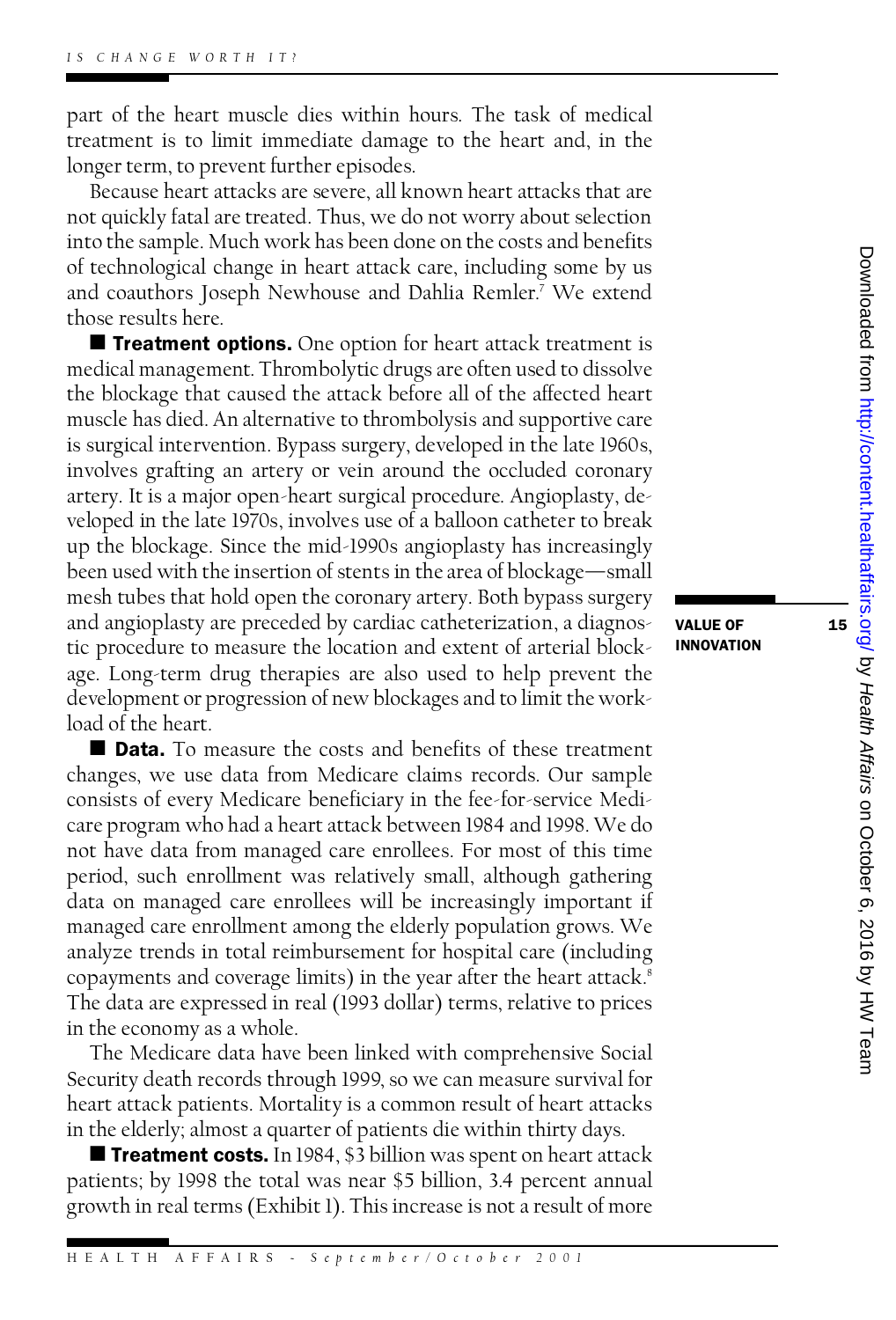|                           | 1984     | 1998     | Annual change |
|---------------------------|----------|----------|---------------|
| Total spending (billions) | \$3.0    | \$4.8    | 3.4%          |
| Number of cases           | 245.687  | 221.133  | $-0.8$        |
| Average spending per case | \$12.083 | \$21.714 | 4.2           |

| EXHIBIT 1                                                                   |  |
|-----------------------------------------------------------------------------|--|
| Accounting For The Increased Cost Of Heart Attack Treatments, 1984 And 1998 |  |

SOURCE: Authors' analysis of Medicare claims records for all elderly patients with a heart attack in 1984 and 1998.

people having heart attacks; the number of heart attacks declined by<br>almost 1 percent a year despite a large increase in the fee-for-service<br>Medicare population. Rather, this, reduction is, likely, a result of people having heart attacks; the number of heart attacks declined by<br>almost 1 percent a year despite a large increase in the fee-for-service<br>Medicare population. Rather, this reduction is likely a result of<br>better risk-fac Medicare population. Rather, this reduction is likely a result of<br>better risk-factor management such as reduced smoking and better Medicare population. Rather, this reduction is likely a result of<br>better risk-factor management such as reduced smoking and better<br>control of blood pressure and cholesterol levels. Total spending in-<br>creased because the av better risk-factor management such as reduced smoking and better<br>control of blood pressure and cholesterol levels. Total spending in-<br>creased because the average amount spent per heart attack case in-<br>creased—nearly \$10,00 creased—nearly \$10,000 per case in real terms, or 4.2 percent per year.

To understand why per case spending increased, we decompose spending growth into price and quantity components. We group the patients into five treatment options that are related to Medicare reimbursement rules: medical (nonsurgical) management of the the patients into live treatment options that are related to Medicare<br>reimbursement rules: medical (nonsurgical) management of the<br>heart attack; cardiac catheterization with no revascularization pro-<br>cedure: angionlasty wi reimbursement rules: medical (nonsurgical) management of the<br>heart attack; cardiac catheterization with no revascularization pro-<br>cedure; angioplasty without use of stents; angioplasty with use of<br>stents: and bypass surger cedure; angioplasty without use of stents; angioplasty with use of<br>stents; and bypass surgery. For each option, we calculate average cedure; angioplasty without use of stents; angioplasty with use of<br>stents; and bypass surgery. For each option, we calculate average<br>Medicare reimbursement, which we use as the price of the option,<br>and the share of patient stents; and bypass surgery. For each option, we can<br>Medicare reimbursement, which we use as the pric<br>and the share of patients receiving each treatment.<br>Changes in treatment rates are more important and the share of patients receiving each treatment.<br>Changes in treatment rates are more important than are price

**Example 1.1**<br> **Example 1.1**<br> **Example 1.1**<br> **Example 1.1**<br> **Example 1.1**<br> **Example 1.1**<br> **Example 1.1**<br> **Example 1.0**<br> **Example 1.0**<br> **Example 1.0**<br> **Example 1.0**<br> **Example 1.1**<br> **Example 1.1**<br> **Example 1.1**<br> **Example 1.** changes in explaining spending increases. Nearly half of cost in-Changes in treatment rates are more important than are price<br>changes in explaining spending increases. Nearly half of cost in-<br>creases (45 percent) result from people getting more intensive tech-<br>nologies over time. Increa changes in explaining spending increases. Nearly half of cost increases (45 percent) result from people getting more intensive tech-<br>nologies over time. Increased prices per treatment, in contrast, are a<br>smaller part (33 p nologies over time. Increased prices per treatment, in contrast, are a smaller part (33 percent). Indeed, even this estimate of the price component is likely to be too high, since some reimbursement increases are attributable to technological change within the treatcomponent is likely to be too high, since some reimbursement incomponent is likely to be too high, since some reimbursement in-<br>creases are attributable to technological change within the treat-<br>ment categories and should properly be called quantity changes. In<br>total, therefore, techn creases are attributable to technological change within the treatment categories and should properly be called quantity changes. In total, therefore, technological change accounts for half or more of cost growth for heart total, therefore, technological change accounts for half or more of<br>cost growth for heart attacks, a finding consistent with previous total, therefore, technological change accounts for half or more of<br>cost growth for heart attacks, a finding consistent with previous<br>literature about the sources of cost growth for the medical sector as<br>a whole <sup>9</sup> cost growth for heart attacks, a finding consistent with previous<br>diterature about the sources of cost growth for the medical sector as<br>a whole.<sup>9</sup><br>Exhibit 2 shows the nature of this technological change. In 1984<br>only 10 p

a whole.<sup>9</sup><br>Exhibit 2 shows the nature of this technological change. In 1984<br>only 10 percent of heart attack patients received some surgical inter-Exhibit 2 shows the nature of this technological change. In 1984<br>only 10 percent of heart attack patients received some surgical inter-<br>vention; nearly 90 percent of patients were managed medically. By<br>1998 more than half only 10 percent of heart attack patients received some surgical intervention; nearly 90 percent of patients were managed medically. By<br>1998 more than half of heart attack patients received catheterization<br>and (usually) add 1998 more than half of heart attack patients received catheterization<br>and (usually) additional intensive procedures.

Exhibit 2 shows clearly that most of the technological change in and (usually) additional intensive procedures.<br>Exhibit 2 shows clearly that most of the technological change in<br>heart attack care is not the development of entirely new therapies.<br>Only one truly new therapy—angioplasty wit Exhibit 2 shows clearly that most of the technological change in<br>heart attack care is not the development of entirely new therapies.<br>Only one truly new therapy—angioplasty with stent—was devel-Only one truly new therapy—angioplasty with stent—was devel-<br>
H E A L T H A F F A I R S - V o l u m e 20, N u m b e r 5

**16** IS CHANGE **IS CHANGE**<br>WORTH IT?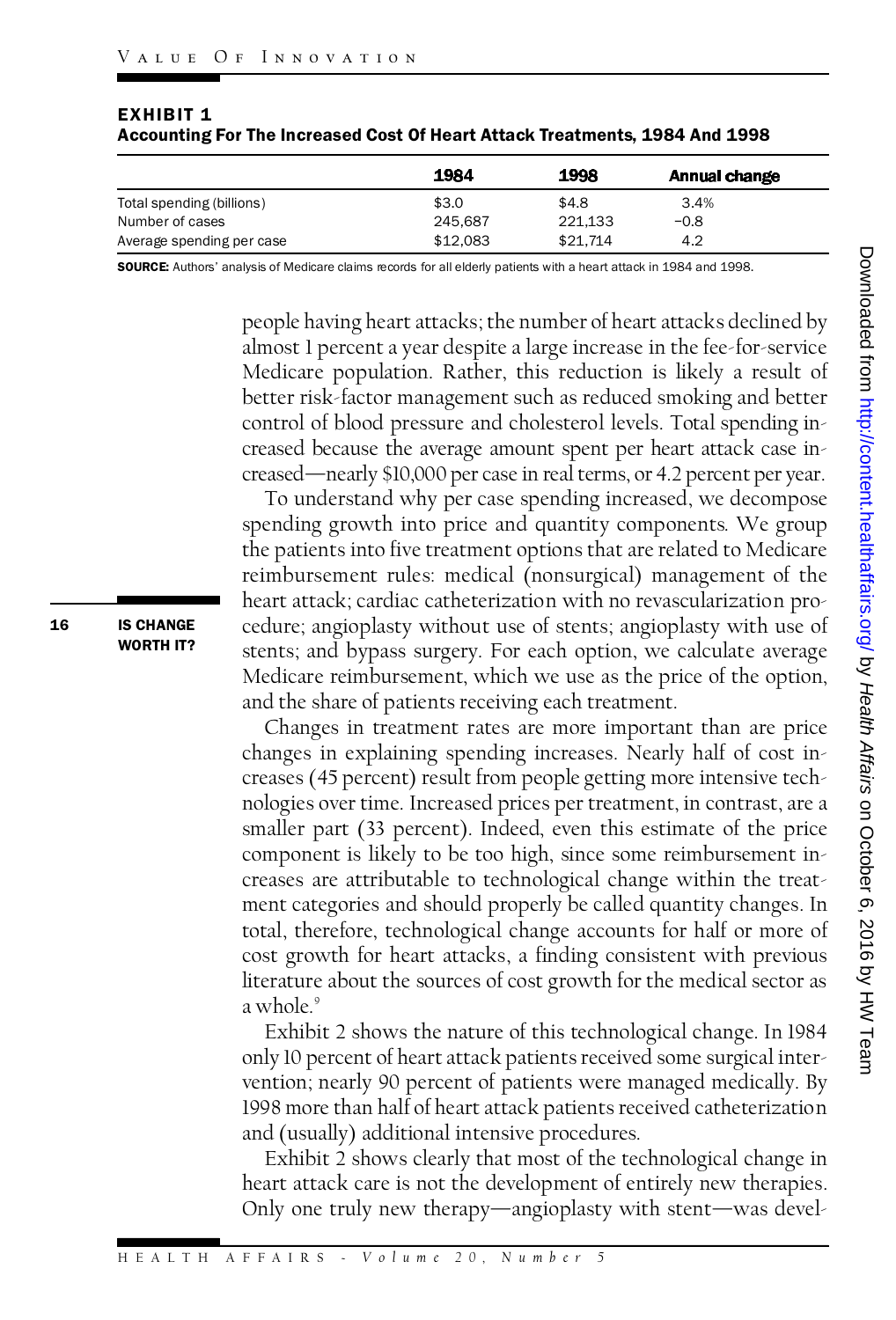

### EXHIBIT 2 Changes In The Surgical Treatment Of Heart Attacks, 1984–1998

**SOURCE:** Authors' analysis of Medicare claims records for all elderly patients with a heart attack.

NOTES: Procedure use is within ninety days of the initial admission for the heart attack. See references in text for more detail.

oped in this time period. Rather, technological change is predominantly the extension of existing technologies to more patients, as a value of oped in this time period. Rather, technological change is predominantly the extension of existing technologies to more patients, as a<br>result of increased knowledge about which patients will benefit<br>from treatment and proce nantly the extension of existing technologies to more patients, as a<br>result of increased knowledge about which patients will benefit<br>from treatment and process innovations that reduce complications<br>and lead to better outco from treatment and process innovations that reduce complications<br>and lead to better outcomes.

 $\blacksquare$  Comparing costs and benefits. The increasing cost of heart attack treatment must be weighed against the benefits of this innovation. Both length and quality of life may be affected by treatment attack treatment must be weighed against the benefits of this innovation. Both length and quality of life may be affected by treatment<br>changes. Because length-of-life changes are so large and good data<br>on quality of life a vation. Both length and quality of life may be affected by treatment<br>changes. Because length-of-life changes are so large and good data<br>on quality of life are not readily available, we analyze changes in<br>length of life onl on quality of life are not readily available, we analyze changes in length of life only. Our earlier work suggests that accounting for

changes in quality of life would strengthen the conclusions here.<br>We measure survival after a heart attack in several steps.<sup>10</sup> In those years for which sufficient long-term data are available, we We measure survival after a heart attack in several steps.<sup>10</sup> In measure survival directly for up to five years after a heart attack. When five years of follow-up data are not available, we extrapolate measure survival directly for up to five years after a heart attack.<br>When five years of follow-up data are not available, we extrapolate<br>from previous years, using an approach that understates mortality<br>improvements. After When five years of follow-up data are not available, we extrapolate<br>from previous years, using an approach that understates mortality<br>improvements. After five years, we assume that survival is the same<br>for all patient coho improvements. After five years, we assume that survival is the same for all patient cohorts. This too is conservative, as mortality rates are declining within the first five years after the heart attack and there is no reason to expect that trend to stop after five years. Thus, our declining within the first five years after the heart attack and there estimates understate the value of technological change at all stages.

Based on Social Security records, life expectancy for the average estimates understate the value of technological change at all stages.<br>Based on Social Security records, life expectancy for the average<br>person with a heart attack was just under five years in 1984 but had<br>risen to six year Based on Social Security records, life expectancy for the average<br>person with a heart attack was just under five years in 1984 but had<br>risen to six years by 1998. We value the health benefit of this addi-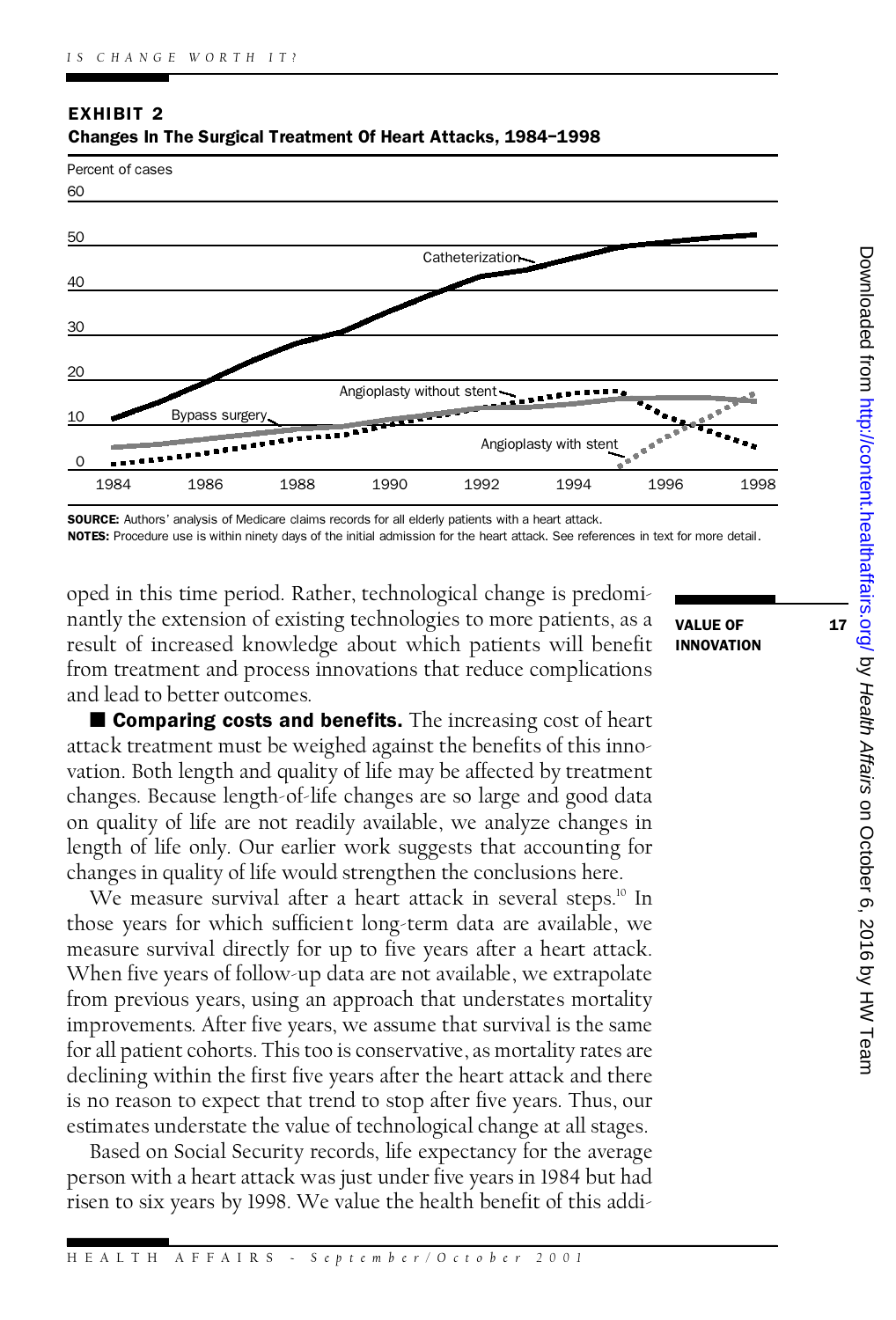*"Around 70 percent of the survival improvement in heart attack mortality is a result of changes in technology."*

tional year of life at \$100,000. Since most heart attack survivors do<br>not work there are no productivity benefits from increased longey tional year of life at \$100,000. Since most heart attack survivors do<br>not work, there are no productivity benefits from increased longev-<br>ity -Annual consumption for the elderly averages about \$25,000 tional year of life at \$100,000. Since most heart attack survivors do<br>not work, there are no productivity benefits from increased longev-<br>ity. Annual consumption for the elderly averages about \$25,000,<br>which we take to be not work, there are no productivity benefits from increased longevity. Annual consumption for the elderly averages about \$25,000, which we take to be the basic medical and nonmedical cost of living.<br>Thus, the benefit to so ity. Annual consumption for the elderly averages about \$25,000,<br>which we take to be the basic medical and nonmedical cost of living.<br>Thus, the benefit to society of an additional year of life for heart<br>attack patients is \$ which we take to be the basic medical and nonmedical cost of living.<br>Thus, the benefit to society of an additional year of life for heart<br>attack patients is \$75,000. Using this methodology, the present<br>value of the benefit attack patients is \$75,000. Using this methodology, the present<br>value of the benefits from technological change is about \$70,000;<br>treatment costs about \$10,000 more in 1998 than in 1984. value of the benefits from technological change is about \$70,000;

cost. The net benefit (value minus cost) is about \$60,000. Put another way, for every \$1 spent, the gain has been \$7. Technology cost. The net benefit (value minus cost) is about \$60,000. Put an-<br>other way, for every \$1 spent, the gain has been \$7. Technology<br>increases spending, but the health benefits more than justify the<br>added costs other way, to<br>increases sper<br>added costs.<br>Indeed the reases spending, but the health benefits more than justify the<br>ded costs.<br>Indeed, the net benefit of technology changes is so large that it<br>varfs all of the uncertainties in the analysis. For example not all of

t work, there are no productivity benefits from increased longevors. Amand consumption for the elderly averages about \$2,7000,  $\frac{8}{5}$  cannual consumption for the dielerly averages about \$2,7000,  $\frac{8}{5}$  cares ack pat added costs.<br>Indeed, the net benefit of technology changes is so large that it<br>dwarfs all of the uncertainties in the analysis. For example, not all of<br>the improvement in survival results from changes in intensive treatdwarfs all of the uncertainties in the analysis. For example, not all of<br>the improvement in survival results from changes in intensive treatments. Detailed analysis of the association between specific treatment changes and heart attack mortality trends suggests that ments. Detailed analysis of the association between specific treatment changes and heart attack mortality trends suggests that<br>around 70 percent of the survival improvement is a result of changes<br>in technology with the rem ment changes and heart attack mortality trends suggests that<br>around 70 percent of the survival improvement is a result of changes<br>in technology, with the remainder coming from changes in risk fac-<br>tors such as smoking and in technology, with the remainder coming from changes in risk factors such as smoking and in diagnostic technologies allowing the in technology, with the remainder coming from changes in risk fac-<br>tors such as smoking and in diagnostic technologies allowing the<br>detection of milder heart attacks.<sup>11</sup> Still, even if one took away 30<br>percent of the bene tors such as smoking and in diagnostic technologies allowing the<br>detection of milder heart attacks." Still, even if one took away 30<br>percent of the benefits, technological change would still be over-<br>whelmingly worth it Si percent of the benefits, technological change would still be over-<br>whelmingly worth it. Similarly, the value of a year of life need only be percent of the benefits, technological change would still be over-<br>whelmingly worth it. Similarly, the value of a year of life need only be<br>one-third of what we assume to make the technological change<br>worth it. And we have whelmingly worth it. Similarly, the value of a year of life need only be<br>one-third of what we assume to make the technological change<br>worth it. And we have omitted any changes in quality of life, which<br>likely adds to the b likely adds to the benefit of technological change. worth it. And we have omitted any changes is<br>likely adds to the benefit of technological cha<br>**The Range Of Other Conditions** 

**The Range Of Other Conditions**<br>Several recent studies have examined the costs and benefits of tech-Several recent studies have examined the costs and benefits of tech-<br>nological change for a range of other conditions. We discuss these<br>conditions in turn: Exhibit 3 presents a summary Several recent studies have examined the costs and<br>nological change for a range of other conditions. V<br>conditions in turn; Exhibit 3 presents a summary.<br>**Low-birthweight infants.** David Cutler and F conditions in turn; Exhibit 3 presents a summary.<br>**E Low-birthweight infants.** David Cutler and Ellen Meara have

conditions in turn; Exhibit 3 presents a summary.<br> **Example 18 Low-birthweight infants.** David Cutler and Ellen Meara have<br>
examined the costs and benefits of technological change in the treat-<br>
ment of low-birthweight in **Example 12 Dev-birthweight infants.** David Cutler and Ellen Meara have examined the costs and benefits of technological change in the treatment of low-birthweight infants.<sup>12</sup> Data on neonatal mortality by hirthweight ar ment of low-birthweight infants.<sup>12</sup> Data on neonatal mortality by birthweight are available from 1950 through the 1990s.

In 1950 very little could be done for low-birthweight infants. birthweight are available from 1950 through the 1990s.<br>In 1950 very little could be done for low-birthweight infants.<br>Mortality for infants born under 2,500 grams was 18 percent, and<br>mortality for even lighter infants, tho In 1950 very little could be done tor low-birthweight infants.<br>Mortality for infants born under 2,500 grams was 18 percent, and<br>mortality for even lighter infants, those born under 1,500 grams, was

**18** IS CHANGE **IS CHANGE**<br>WORTH IT?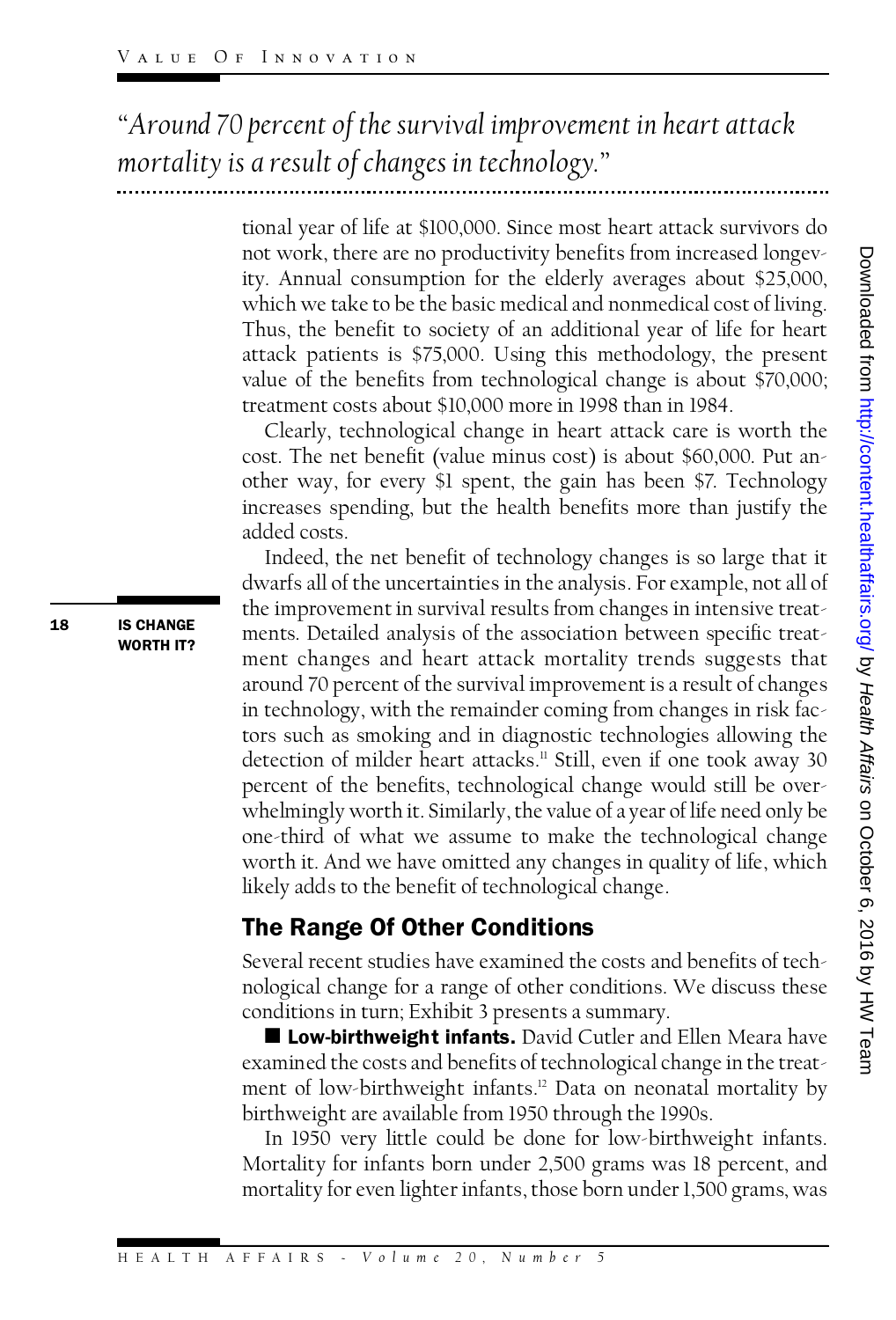| <b>EXHIBIT 3</b> |                                                                |
|------------------|----------------------------------------------------------------|
|                  | Summary Of Research On The Value Of Medical Technology Changes |

|                                         | Years   | Change in<br>treatment costs | Outcome                                                                              |              |             |
|-----------------------------------------|---------|------------------------------|--------------------------------------------------------------------------------------|--------------|-------------|
| Condition                               |         |                              | Change                                                                               | <b>Value</b> | Net benefit |
| Heart attack <sup>a</sup>               | 1984-98 | \$10,000                     | One-year increase<br>in life expectancy                                              | \$70,000     | \$60,000    |
| Low-birthweight<br>infants <sup>b</sup> | 1950-90 | \$40,000                     | Twelve-year increase<br>in life expectancy                                           | \$240,000    | \$200,000   |
| Depression <sup>c</sup>                 | 1991-96 | \$0                          | Higher remission probability at some cost for those already<br>treated               |              |             |
|                                         |         | $<$ \$0                      | More people treated, with benefits exceeding costs                                   |              |             |
| Cataracts <sup>a</sup>                  | 1969-98 | \$0                          | Substantial improvements in quality at no cost increase for<br>those already treated |              |             |
|                                         |         | $<$ \$0                      | More people treated, with benefits exceeding costs                                   |              |             |
| Breast cancer <sup>e</sup>              | 1985-96 | \$20,000                     | Four-month increase<br>in life expectancy                                            | \$20,000     | \$0         |

in life expectancy<br>**SOURCES:** Authors' own work and summary of other studies; see below.<br><sup>a</sup> See Note 7 in text.<br><sup>b</sup> D. Cutler and E. Meara, "The Technology of Birth: Is It Worth It?" in *Frontiers in Health Policy Researc*  $^{\circ}$  See Note 7 in text.<br> $^{\circ}$  D. Cutler and E. Meara, "The Technology of Bi<br>(Cambridge, Mass.: MIT Press, 2000), 33–67.<br> $^{\circ}$  See Note 16 in text.<br> $^{\circ}$  I. Shaniro. M. D. Shaniro. and D. W. Wilcox. "Me

:ambridge, Mass.: MIT Press, 2000), 33–67.<br>See Note 16 in text.<br>I. Shapiro, M.D. Shapiro, and D.W. Wilcox, "Measuring the Value of Cataract Surgery," in *Medical Care Output and Productivity,*<br>J.D. Critles and E. Bernet (C <sup>v</sup> See Note 16 in text.<br><sup>d</sup> I. Shapiro, M.D. Shapiro, and D.W. Wilcox, "Measuring the Value of Cataract Surgery," in *Medic*<br>ed. D. Cutler and E. Berndt (Chicago: University of Chicago Press, 2001).<br><sup>e</sup> D.M. Cutler and M.

0.0.0.0.1.1 percent. With little to be done, costs of caring for these infants<br>70 percent. With little to be done, costs of caring for these infants<br>were low. By 1990 there was a substantial armamentarium of medi-70 percent. With little to be done, costs of caring for these infants<br>were low. By 1990 there was a substantial armamentarium of medi-<br>cal technologies available to treat low-birthweight infants, ranging 70 percent. With little to be done, costs of caring for these infants **VALUE OF** were low. By 1990 there was a substantial armamentarium of medical technologies available to treat low-birthweight infants, ranging from special ventilators to artificial surfactant to speed the development of infant lungs. Such technology is expensive. In 1990 the ltrom special ventilators to artificial surfactant to speed the development of infant lungs. Such technology is expensive. In 1990 the lifetime costs of caring for a low-birthweight infant, including costs during the birth ment of infant lungs. Such technology is expensive. In 1990 the<br>lifetime costs of caring for a low-birthweight infant, including costs<br>during the birth period, costs of treating medical complications<br>resulting from prematu during the birth period, costs of treating medical complications resulting from premature birth (such as cerebral palsy), and related during the birth period, costs of treating medical complications<br>resulting from premature birth (such as cerebral palsy), and related<br>nonmedical costs such as special education and disability payments,<br>were about \$40,000 i resulting from premature birth (such as<br>nonmedical costs such as special educat<br>were about \$40,000 in present value.<sup>13</sup><br>Survival improved as well In 1990 m were about \$40,000 in present value.<sup>13</sup><br>Survival improved as well. In 1990 mortality for low-birthweight

were about \$40,000 in present value.<sup>13</sup><br>Survival improved as well. In 1990 mortality for low-birthweight<br>infants was only one-third its 1950 level. The overall increase in life<br>expectancy is about twelve years per low-bir Survival improved as well. In 1990 mortality for low-birthweight<br>infants was only one-third its 1950 level. The overall increase in life<br>expectancy is about twelve years per low-birthweight baby. Cutler<br>and Meara present e expectancy is about twelve years per low-birthweight baby. Cutler<br>and Meara present evidence that this change is due to medical tech-<br>nology improvements and not other factors such as changes in maand Meara present evidence that this change is due to medical technology improvements and not other factors such as changes in ma-<br>ternal behavior.<sup>14</sup>

Further, quality of life has perhaps improved. At the margin of viability, there are high rates of medical and developmental prob-Further, quality of life has perhaps improved. At the margin of viability, there are high rates of medical and developmental problems, including cerebral palsy, blindness, and mental retardation.<br>The share of marginal infa viability, there are high rates of medical and developmental prob-<br>lems, including cerebral palsy, blindness, and mental retardation.<br>The share of marginal infants with these problems is believed to be<br>the same now as in 1 The share of marginal infants with these problems is believed to be the same now as in 1950. But as survival has improved at lower birthweights, infants above those birthweights are increasingly<br>healthy. A 2,500-gram baby used to face substantial risk of long-<br>term complications; the risk is now much lower. Thus, the share of healthy. A 2,500-gram baby used to face substantial risk of long-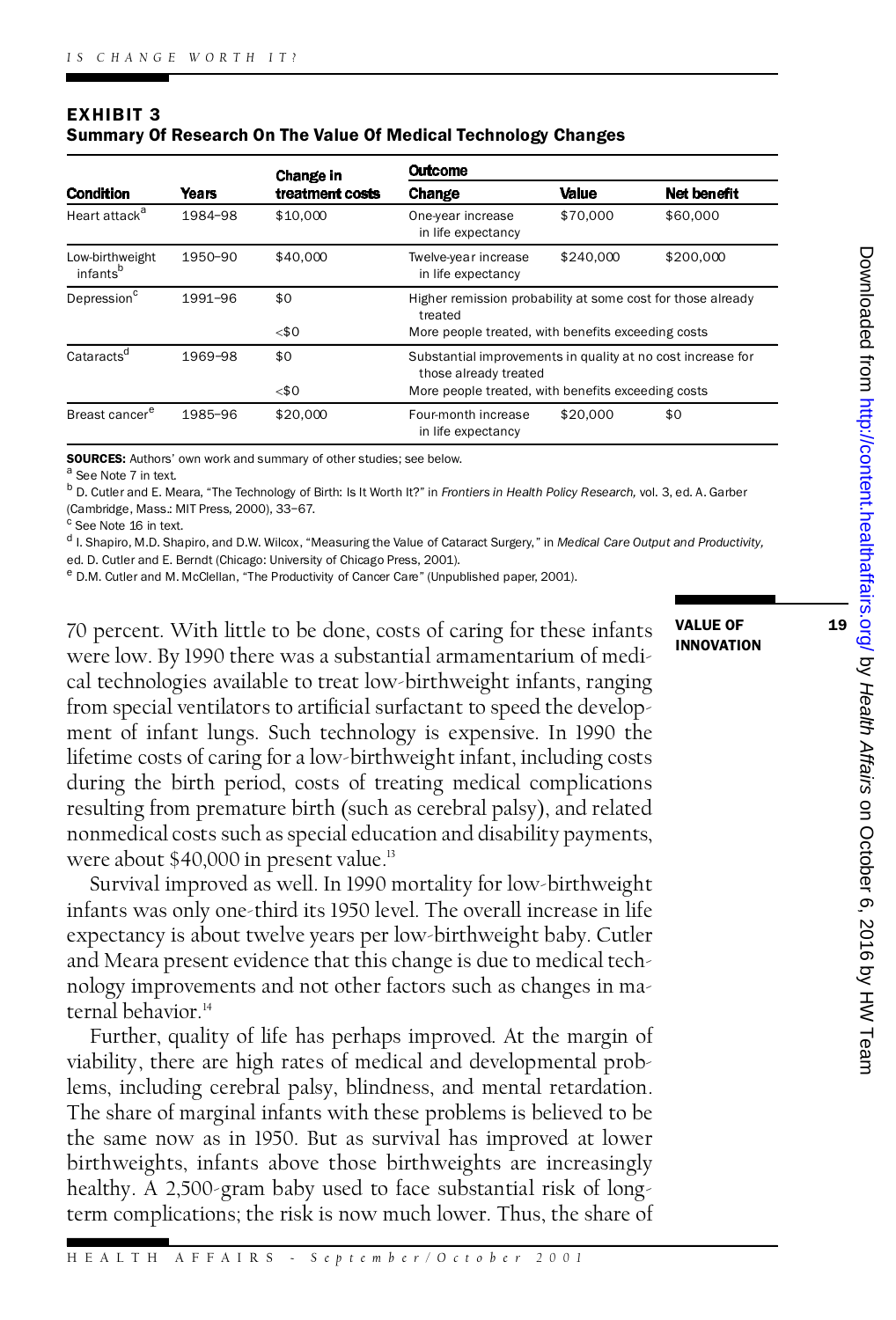INNOVATION<br>low-birthweight babies with severe complications is falling. For<br>convenience, we focus on the longevity gains alone, thus underlow-birthweight babies with severe complications is falling. For<br>convenience, we focus on the longevity gains alone, thus underconvenience, we focus on the longevity gains alone, thus under-<br>stating health improvements over time. nvenience, we tocus on the longevity gains alone, thus under-<br>ting health improvements over time.<br>Babies who survive birth will both work (absent the disability<br>ue noted above) and consume Over a person's lifetime, these t

stating health improvements over time.<br>Babies who survive birth will both work (absent the disability<br>issue noted above) and consume. Over a person's lifetime, these two<br>factors roughly cancel each other out—the average pe issue noted above) and consume. Over a person's lifetime, these two<br>factors roughly cancel each other out—the average person neither issue noted above) and consume. Over a person's lifetime, these two<br>factors roughly cancel each other out—the average person neither<br>inherits much nor leaves a substantial bequest. Thus, the benefits to<br>increased survival tactors roughly cancel each other out—the average person neither<br>inherits much nor leaves a substantial bequest. Thus, the benefits to<br>increased survival are just the health benefits from increased longev-<br>ity\_or \$100,000 increased survival are just the health benefits from increased longev-<br>ity, or \$100,000 per year of additional life.

ity, or \$100,000 per year of additional life.<br>With this valuation, the present value of the additional longevity<br>is about \$240,000 per low-birthweight infant.<sup>15</sup> Compared to the<br>\$40,000 of increased cost, the return is ab With this valuation, the present value of the additional longevity<br>is about \$240,000 per low-birthweight infant.<sup>5</sup> Compared to the<br>\$40,000 of increased cost, the return is about 6 to 1, or \$200,000 in<br>total. As for heart is about \$240,000 per low-birthweight infant.<sup>15</sup> Compared to the<br>\$40,000 of increased cost, the return is about 6 to 1, or \$200,000 in<br>total. As for heart attacks, this net benefit is so large that it dwarfs<br>all of the un \$40,000 of increased cost, the return is about 6 to 1, or \$200,000 in<br>total. As for heart attacks, this net benefit is so large that it dwarfs<br>all of the uncertainties inherent in the data. For low-birthweight<br>babies, as w total. As for heart attacks, this net benefit is so large that it dwarfs<br>all of the uncertainties inherent in the data. For low-birthweight<br>babies, as with adults having heart attacks, technological change<br>increases spendi all of the uncertainties inherent in the data. For low<br>babies, as with adults having heart attacks, technole<br>increases spending, but the benefits are even greater.<br>■ Depression. Frnst Berndt and his colleagues h increases spending, but the benefits are even greater.<br>**Depression.** Ernst Berndt and his colleagues have analyzed

Note that the head that the antic of the additional life, the proton increased survival are just the health benefits from increased longev-<br>creased survival are just the health benefits from increased longevity<br>of the his changes in the treatment of depression in the 1990s, using claims **Example 3** Depression. Ernst Berndt and his colleagues have analyzed changes in the treatment of depression in the 1990s, using claims data on several thousand episodes of depression over the 1991–1996 time period <sup>16</sup> T changes in the treatment of depression in the 1990s, using claims<br>data on several thousand episodes of depression over the 1991–1996<br>time period.<sup>16</sup> This time period is shorter than that used in the analy-<br>ses of heart at data on several thousand episodes of depression over the 1991–1996<br>time period.<sup>16</sup> This time period is shorter than that used in the analy-<br>ses of heart attacks and neonatal mortality, but it spans a particu-<br>larly import time period.<sup>16</sup> This time period is shorter than that used in the analy-<br>ses of heart attacks and neonatal mortality, but it spans a particu-<br>larly important period in the treatment of depression, when new<br>medications su larly important period in the treatment of depression, when new<br>medications such as selective serotonin reuptake inhibitors (SSRIs, including Prozac and related medications) were introduced and medications such as selective serotonin reuptake inhibitors (SSRIs,<br>including Prozac and related medications) were introduced and<br>their use exploded. In the mid-1980s treatment with either psycho-<br>therapy or tricyclic anti including Prozac and related medications) were introduced and<br>their use exploded. In the mid-1980s treatment with either psycho-<br>therapy or tricyclic antidepressants was the norm. By 1991, 30 per-<br>cent of depressed patient therapy or tricyclic antidepressants was the norm. By 1991, 30 percent of depressed patients were treated with an SSRI. In 1996, the share was nearly half.

Berndt and colleagues use an indirect method of analyzing the costs and benefits of technological change. They combine medical claims data on changes in treatment patterns and costs with clinical trial evidence on the efficacy of alternative treatments in reducing depressive symptoms. al evidence on the efficacy of alternative treatments in reducing<br>pressive symptoms.<br>This evidence suggests that full courses of psychotherapy, tricy-<br>c\_antidenressants\_and\_SSRIs\_have\_roughly\_equivalent\_efficacy

depressive symptoms.<br>This evidence suggests that full courses of psychotherapy, tricy-<br>clic antidepressants, and SSRIs have roughly equivalent efficacy,<br>with the two medications being somewhat better in some cases and This evidence suggests that full courses of psychotherapy, tricy-<br>clic antidepressants, and SSRIs have roughly equivalent efficacy,<br>with the two medications being somewhat better in some cases and<br>generally similar to each clic antidepressants, and SSRIs have roughly equivalent efficacy,<br>with the two medications being somewhat better in some cases and<br>generally similar to each other in efficacy. But pharmaceuticals are<br>less expensive than ps generally similar to each other in efficacy. But pharmaceuticals are less expensive than psychotherapy for a full course of therapy, and<br>about the same cost when dropouts from both therapies are in-<br>cluded. Once physician visits are added in, SSRIs cost about the about the same cost when dropouts from both therapies are insame as older tricyclic antidepressants. Thus, the shift from psychocluded. Once physician visits are added in, SSRIs cost about the<br>same as older tricyclic antidepressants. Thus, the shift from psycho-<br>therapy and tricyclic medications to SSRIs was accomplished at<br>virtually no net cost. B same as older tricyclic antidepressants. Thus, the shift from psycho-<br>therapy and tricyclic medications to SSRIs was accomplished at<br>virtually no net cost. But dropout rates are higher for psychotherapy<br>and tricyclic antid virtually no net cost. But dropout rates are higher for psychotherapy<br>and tricyclic antidepressants than for SSRIs. SSRIs have fewer side

ENDERENDERENDEL SOM IS CHANGE **IS CHANGE**<br>WORTH IT?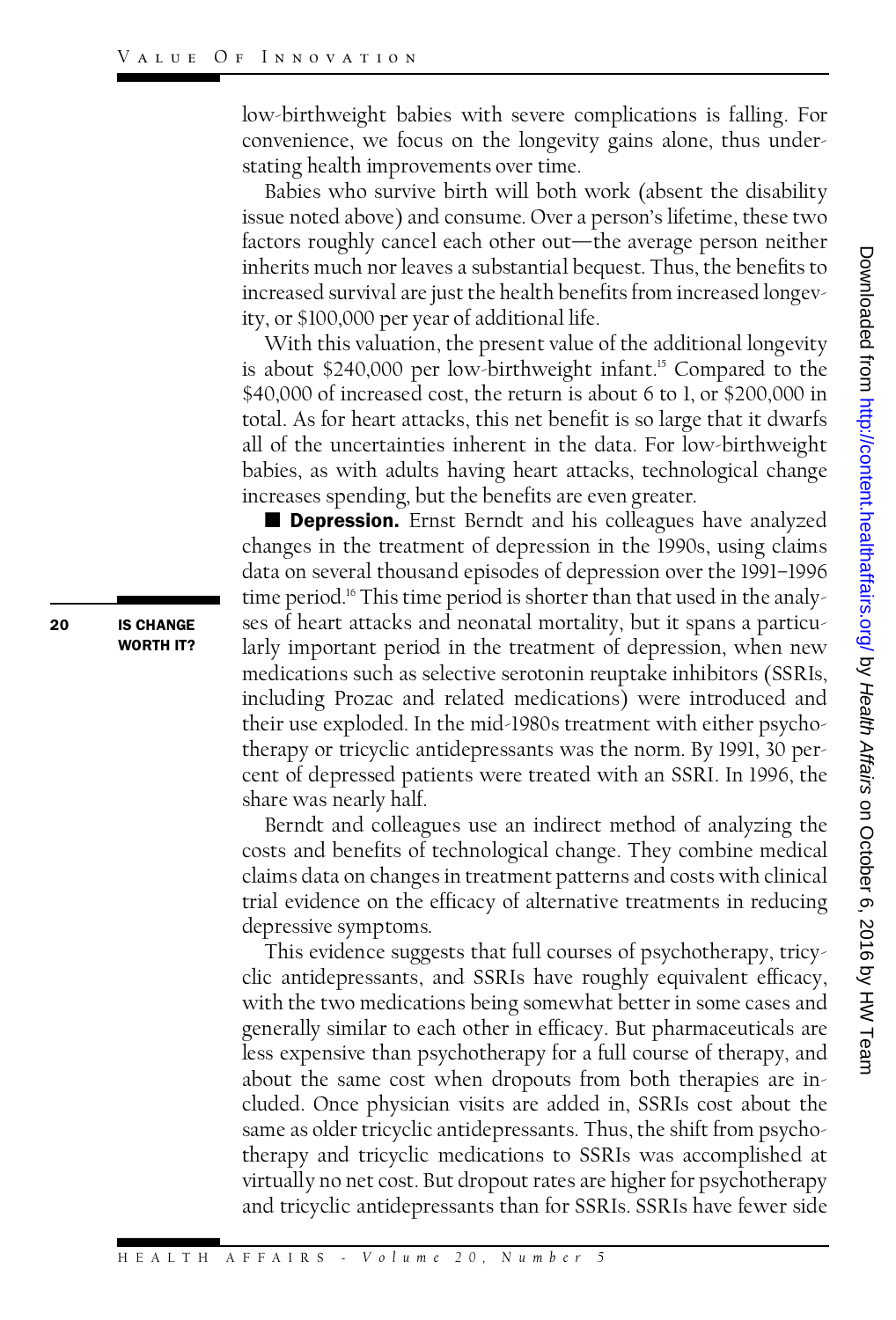effects than other drugs have, and they cost patients less than psyeffects than other drugs have, and they cost patients less than psychotherapy does. Thus, patients take them for longer periods of time<br>and get more effective doses. For roughly the same cost, treatment effects than other drugs have, and they cost patients less than psychotherapy does. Thus, patients take them for longer periods of time<br>and get more effective doses. For roughly the same cost, treatment<br>efficacy has improv chotherapy does. Thus, patients take them for longer periods of time<br>and get more effective doses. For roughly the same cost, treatment<br>efficacy has improved. Berndt and colleagues estimate that this<br>treatment substitution and get more effective doses. For roughly the same cost, treatment<br>efficacy has improved. Berndt and colleagues estimate that this<br>treatment substitution reduced spending per incremental remission<br>probability by about 20 p treatment substitution reduced spending per incremental remission<br>probability by about 20 percent.

SSRIs also have led to significant treatment expansion. Numerous studies prior to the 1990s estimated that about half of persons who met a clinical definition of depression were not appropriately ous studies prior to the 1990s estimated that about half of persons<br>who met a clinical definition of depression were not appropriately<br>diagnosed by their physician, and many of those diagnosed did not<br>receive clinically ef who met a clinical definition of depression were not appropriately<br>diagnosed by their physician, and many of those diagnosed did not<br>receive clinically efficacious treatment.<sup>17</sup> Manufacturers of SSRIs en-<br>couraged doctors receive clinically efficacious treatment.<sup>17</sup> Manufacturers of SSRIs encouraged doctors to watch for depression, and the reduced stigma receive clinically efficacious treatment.<sup>17</sup> Manufacturers of SSRIs encouraged doctors to watch for depression, and the reduced stigma<br>afforded by the new medications induced patients to seek help. As a<br>result-diagnosis a couraged doctors to watch for depression, and the reduced stigma<br>afforded by the new medications induced patients to seek help. As a<br>result, diagnosis and treatment for depression doubled over the<br>1990s <sup>18</sup> result, diagnosis and treatment for depression doubled over the<br>1990s.<sup>18</sup><br>Treatment expansions have both costs and benefits. Treating an

1990s.<sup>18</sup><br>Treatment expansions have both costs and benefits. Treating an<br>episode of depression costs up to \$1,000, depending on the type of<br>therapy followed. The health benefit of treatment is the reduced Treatment expansions have both costs and benefits. Treating an<br>episode of depression costs up to \$1,000, depending on the type of<br>therapy followed. The health benefit of treatment is the reduced<br>time spent depressed. Data episode of depression costs up to \$1,000, depending on the type of<br>therapy followed. The health benefit of treatment is the reduced<br>time spent depressed. Data suggest that effective treatment can re-<br>duce time spent depres therapy tollowed. The health benefit of treatment is the reduced<br>time spent depressed. Data suggest that effective treatment can re-<br>duce time spent depressed by about eight weeks.<sup>19</sup> The quality-of-<br>life improvement from duce time spent depressed by about eight weeks.<sup>19</sup> The quality-of-<br>life improvement from reducing depressive symptoms has been estilife improvement from reducing depressive symptoms has been esti-**value of independent conduct**<br>mated by several studies, with estimates ranging from 0.1 to as much as 0.6, on a scale where 1 is moving from death to perfect health.<sup>20</sup> Using an intermediate value of 0.4, and again assuming that a year of life is worth \$100,000, the reduction in time spent depressed is a benefit of about \$6,000 (8/52  $\times$  0.4  $\times$  \$100,000). This is six times life is worth \$100,000, the reduction in time spent depressed is a life is worth \$100,000, the reduction in time spent depressed is a<br>benefit of about \$6,000 (8/52  $\times$  0.4  $\times$  \$100,000). This is six times<br>greater than the cost of treatment.<sup>21</sup> In addition, there are gains from<br>persons benefit of about \$6,000 (8/52  $\times$  0.4  $\times$  \$100,000). This is six times<br>greater than the cost of treatment.<sup>21</sup> In addition, there are gains from<br>persons' being able to work and produce more, which are not in this<br>calcul persons' being able to work and produce more, which are not in this calculation. Thus, increasing rates of treatment among depressed patients is almost certainly well worth the cost. culation. Thus, increasing rates of treatment among depressed<br>tients is almost certainly well worth the cost.<br>■ Cataracts. Irving Shapiro and colleagues consider technologi<br>change in the treatment of cataracts from the la

patients is almost certainly well worth the cost.<br>■ Cataracts. Irving Shapiro and colleagues consider technological change in the treatment of cataracts from the late 1960s through the late 1990s<sup>22</sup> In the late 1960s a c cal change in the treatment of cataracts from the late 1960s through<br>the late 1990s.<sup>22</sup> In the late 1960s a cataract operation was an intencal change in the treatment of cataracts from the late 1960s through<br>the late 1990s.<sup>22</sup> In the late 1960s a cataract operation was an inten-<br>sive procedure. It involved three nights in a hospital (down from a<br>week a few d the late 1990s.<sup>22</sup> In the late 1960s a cataract operation was an intensive procedure. It involved three nights in a hospital (down from a<br>week a few decades earlier) and substantial operating room and<br>physician time. Comp sive procedure. It involved three nights in a hospital (down from a<br>week a few decades earlier) and substantial operating room and<br>physician time. Complications were frequent, including glaucoma<br>and infection. By the late week a tew decades earlier) and substantial operating room and<br>physician time. Complications were frequent, including glaucoma<br>and infection. By the late 1990s cataract operations were routinely<br>performed on outpatients in and infection. By the late 1990s cataract operations were routinely<br>performed on outpatients in under half an hour, with many fewer<br>complications. Postoperative visual quality has also improved. performed on outpatients in under half an hour, with many fewer

The reduction in inputs needed for the operation has offset the increase in cost of each input. Even though hospital and surgeon fees The reduction in inputs needed for the operation has offset the<br>increase in cost of each input. Even though hospital and surgeon fees<br>have increased, so many fewer hospital days and surgical hours are<br>needed to perform the increase in cost of each input. Even though hospital and surgeon fees<br>have increased, so many fewer hospital days and surgical hours are<br>needed to perform the operation that total operative costs for a<br>cataract operation a needed to perform the operation that total operative costs for a cataract operation are essentially unchanged in real terms. With no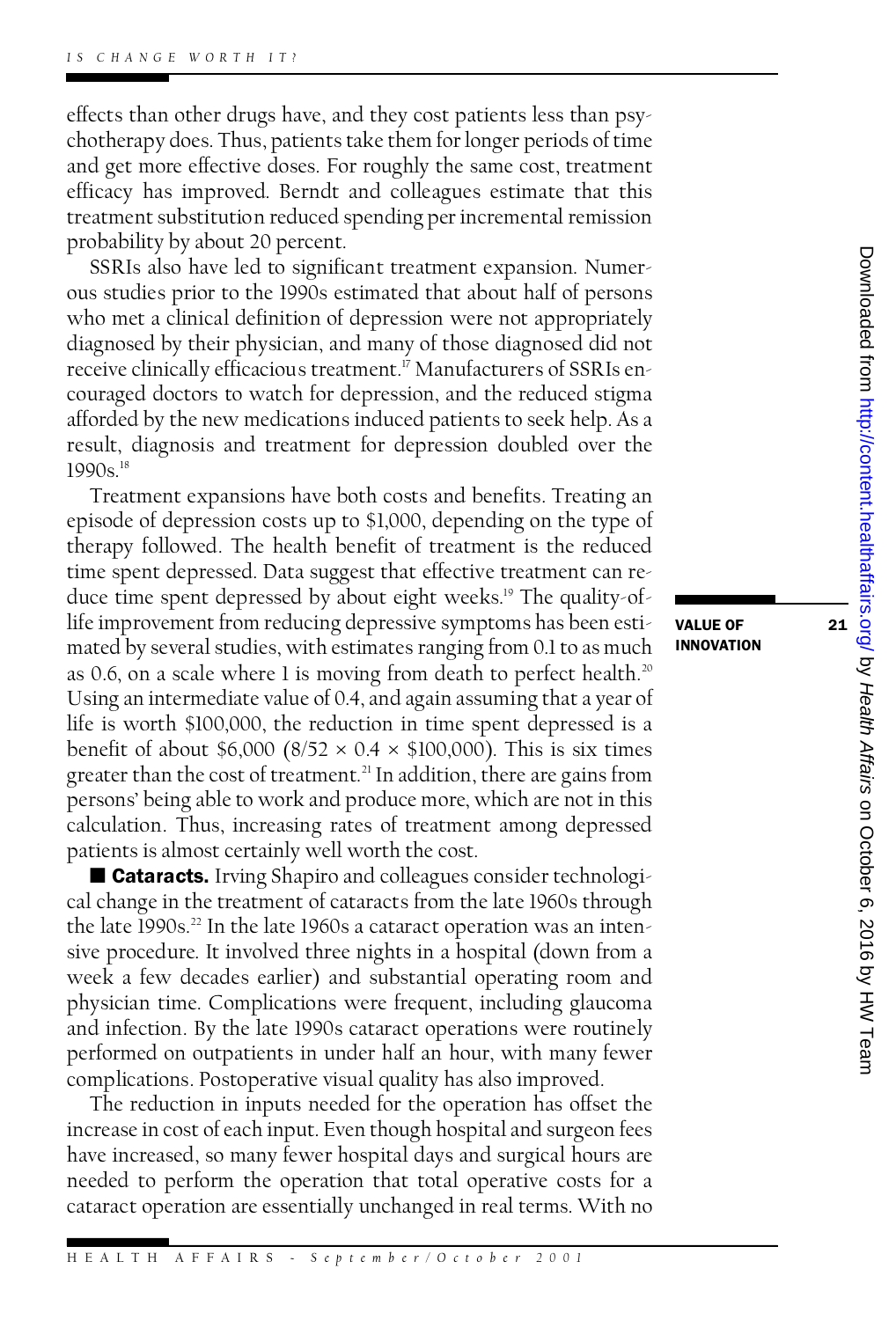*"Some of the increase in breast cancer treatment most likely reflects cases that would not have been detected in earlier years."*

> increase in spending over three decades and a large increase in visual quality and reduction in complication rates, the substitution of increase in spending over three decades and a large increase in visual<br>quality and reduction in complication rates, the substitution of<br>newer for older therapies is a clear case of technological change with<br>positive net be quality and reduction<br>newer for older therapi<br>positive net benefits.<br>There has also been

quality and reduction in complication rates, the substitution of<br>newer for older there has also charactes of technological change with<br>There has also been treatment expansion for cataracts. People are<br>operated on at much positive net benefits.<br>There has also been treatment expansion for cataracts. People are<br>operated on at much less severe measures of visual acuity now than<br>in the past. A rough calculation suggests that treatment expansion There has also been treatment expansion for cataracts. People are<br>operated on at much less severe measures of visual acuity now than<br>in the past. A rough calculation suggests that treatment expansion<br>is worth it socially. in the past. A rough calculation suggests that treatment expansion<br>is worth it socially. Medicare reimbursement for a cataract opera-<br>tion is about \$2,000 to \$3,000. The benefits of the operation are is worth it socially. Medicare reimbursement for a cataract operais worth it socially. Medicare reimbursement for a cataract operation is about \$2,000 to \$3,000. The benefits of the operation are<br>several years of improved vision. Estimates in the literature suggest<br>a quality-of-life dec tion is about \$2,000 to \$3,000. The benefits of the operation are<br>several years of improved vision. Estimates in the literature suggest<br>a quality-of-life decrement from vision impairment associated with<br>cataracts of about a quality-of-life decrement from vision impairment associated with<br>cataracts of about –0.2, on the same 0–1 scale described above. For a person with five years of remaining life expectancy, this amounts to one year of improved quality-adjusted life. Valuing this at \$100,000 person with live years of remaining life expectancy, this amounts to<br>one year of improved quality-adjusted life. Valuing this at \$100,000<br>(assuming no productivity gains and no increase in longevity) gives<br>a present value one year of improved quality-adjusted life. Valuing this at \$100,000<br>(assuming no productivity gains and no increase in longevity) gives<br>a present value of about \$95,000. This is much greater than the cost.<br>One would need (assuming no productivity gains and no increase in longevity) gives<br>a present value of about \$95,000. This is much greater than the cost.<br>One would need data on the age and life expectancy of cataract<br>operation recipients a present value of about \$95,000. This is much greater than the cost.<br>One would need data on the age and life expectancy of cataract<br>operation recipients to do this calculation precisely, but the treatment expansion effect almost certainly is beneficial.

**E** Breast cancer. We have recently analyzed the costs and benefits of treatment changes for breast cancer over the period 1985– **Example 3 Breast cancer.** We have recently analyzed the costs and benefits of treatment changes for breast cancer over the period 1985–1996.<sup>23</sup> This analysis is more preliminary than for the other condi-<br>tions, so we str tits of treatment changes for breast cancer over the period 1985–1996.<sup>23</sup> This analysis is more preliminary than for the other conditions, so we stress our qualitative findings more than our quantita-<br>tive ones tions, so we stress our qualitative findings more than our quantita-<br>tive ones. ns, so we stress our qualitative findings more than our quantita-<br>e ones.<br>Over time, several innovations in therapeutic treatment of breast<br>ncer have been made. First, although much of the treatment for

tive ones.<br>Over time, several innovations in therapeutic treatment of breast<br>cancer have been made. First, although much of the treatment for<br>breast cancer itself has moved out of the hospital, chemotherapy Over time, several innovations in therapeutic treatment of breast<br>cancer have been made. First, although much of the treatment for<br>breast cancer itself has moved out of the hospital, chemotherapy<br>regimens have become somew cancer have been made. First, although much of the treatment for<br>breast cancer itself has moved out of the hospital, chemotherapy<br>regimens have become somewhat longer and more complex. Second,<br>there have been many changes regimens have become somewhat longer and more complex. Second, there have been many changes in supportive care—ranging from<br>more frequent surgery for complications to more outpatient visits<br>for drug treatments for such conditions as anemia and nausea. more frequent surgery for complications to more outpatient visits.

Detection technology and public awareness of the benefits of screening also have advanced. As a result of these changes, overall Detection technology and public awareness of the benefits of<br>screening also have advanced. As a result of these changes, overall<br>cancer diagnosis and treatment rates have risen. Incidence rates rose<br>10 percent in the late screening also have advanced. As a result of these changes, overall<br>cancer diagnosis and treatment rates have risen. Incidence rates rose<br>10 percent in the late 1980s and then fell somewhat in the 1990s, as<br>increased early 10 percent in the late 1980s and then fell somewhat in the 1990s, as<br>increased early detection led to reduced rates of metastatic disease. Still, many more cancers were being treated at the end of the time increased early detection led to reduced rates of metastatic disease.<br>Still, many more cancers were being treated at the end of the time<br>period than the beginning. Some of this increase in treatment may<br>reflect a true incr Still, many more cancers were being treated at the end of the time<br>period than the beginning. Some of this increase in treatment may<br>reflect a true increase in cases, but it most likely reflects detection of

 $\log$ MW Team Health and Health Affairs by Health Affairs by Health Affairs bo Cctober 6, 2016 by HW Team

ENDERENDERENDEL SOM SCHANGE **IS CHANGE**<br>WORTH IT?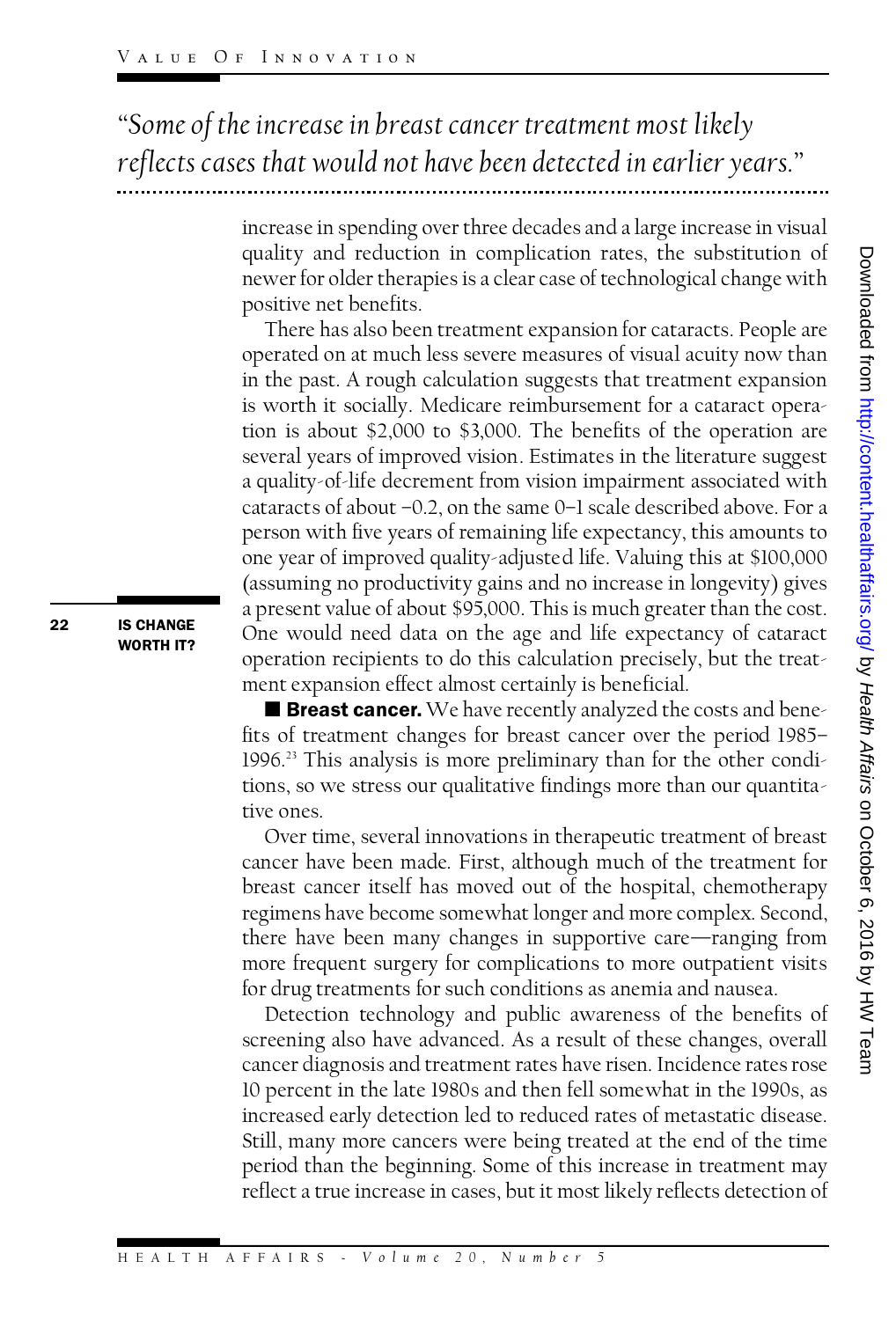existing cases that would not have been detected in earlier years.

isting cases that would not have been detected in earlier years.<br>This increased detection may or may not be valuable. While<br>east cancer is often fatal if untreated most breast cancers progress existing cases that would not have been detected in earlier years.<br>This increased detection may or may not be valuable. While<br>breast cancer is often fatal if untreated, most breast cancers progress<br>slowly and many occur in breast cancer is often fatal if untreated, most breast cancers progress<br>slowly, and many occur in older women who may die of other causes<br>before their cancer becomes symptomatic. As a result, there is conslowly, and many occur in older women who may die of other causes slowly, and many occur in older women who may die of other causes<br>before their cancer becomes symptomatic. As a result, there is considerable professional uncertainty about the appropriateness of<br>breast cancer screening in before their cancer becomes symptomatic. As a result, there is considerable professional uncertainty about the appropriateness of breast cancer screening in women above age sixty-five or seventy.<sup>24</sup> To measure the benefit

breast cancer screening in women above age sixty-five or seventy.<sup>24</sup><br>To measure the benefits of these diagnostic and therapeutic<br>changes, we calculate survival for women as a whole as a result of<br>reduced breast cancer mor To measure the benefits of these diagnostic and therapeutic<br>changes, we calculate survival for women as a whole as a result of<br>reduced breast cancer mortality. This effectively combines the treat-<br>ment substitution and tre reduced breast cancer mortality. This effectively combines the treatment substitution and treatment expansion effects. In the breast reduced breast cancer mortality. This effectively combines the treat-<br>ment substitution and treatment expansion effects. In the breast<br>cancer case, we do not feel sufficiently sure of our ability to separate<br>the two. We ex ment substitution and treatment expansion effects. In the breast<br>cancer case, we do not feel sufficiently sure of our ability to separate<br>the two. We express these population-based survival improvements<br>on a per case basis the two. We express these population-based survival improvements<br>on a per case basis to compare with per case treatment costs.

The data we used are from Medicare claims records matched to on a per case basis to compare with per case treatment costs.<br>The data we used are from Medicare claims records matched to<br>the National Cancer Institute's Surveillance, Epidemiology, and End<br>Results (SEER) program The SEER The data we used are from Medicare claims records matched to<br>the National Cancer Institute's Surveillance, Epidemiology, and End<br>Results (SEER) program. The SEER data contain mortality informa-<br>tion along with stage of can the National Cancer Institute's Surveillance, Epidemiology, and End<br>Results (SEER) program. The SEER data contain mortality informa-<br>tion along with stage of cancer at diagnosis, which allows us to<br>control to a considerabl Results (SEER) program. The SEER data contain mortality information along with stage of cancer at diagnosis, which allows us to control to a considerable degree for the severity of the detected<br>disease disease. control to a considerable degree for the severity of the detected<br>disease.<br>We estimated that survival after breast cancer increased by four<br>**VALUE OF** 

disease.<br>We estimated that survival after breast cancer increased by four<br>months over this time period.<sup>25</sup> The benefits of this additional sur-<br>vival are \$75,000 per year: the \$100,000 bealth benefits less the We estimated that survival after breast cancer increased by four<br>months over this time period.<sup>25</sup> The benefits of this additional survival are \$75,000 per year: the \$100,000 health benefits less the<br>\$25,000 of basic medi vival are \$75,000 per year: the \$100,000 health benefits less the \$25,000 of basic medical and nonmedical costs (the women we vival are \$75,000 per year: the \$100,000 health benefits less the<br>\$25,000 of basic medical and nonmedical costs (the women we<br>analyzed were elderly, and few were working). In present value, the<br>increase in survival is wort \$25,000 of basic medical and nonmedical costs (the women we<br>analyzed were elderly, and few were working). In present value, the<br>increase in survival is worth about \$20,000. Since the average case of<br>breast cancer costs abo increase in survival is worth about \$20,000. Since the average case of<br>breast cancer costs about \$20.000 more to treat in 1996 than in 1985. technological change was neither beneficial nor harmful on net.

There are uncertainties in this calculation that could make technological change valuable or not. For example, we did not account There are uncertainties in this calculation that could make tech-<br>nological change valuable or not. For example, we did not account<br>for quality of life, which many believe has improved over this time<br>period. On the other h nological change valuable or not. For example, we did not account<br>for quality of life, which many believe has improved over this time<br>period. On the other hand, we did not factor in screening costs.<br>These uncertainties cou period. On the other hand, we did not factor in screening costs.<br>These uncertainties could tip the balance one way or the other, but period. On the other hand, we did not factor in screening costs.<br>These uncertainties could tip the balance one way or the other, but<br>the magnitudes are unlikely to reach the level of the other conditions<br>we have analyzed These uncertainties<br>the magnitudes are u<br>we have analyzed.<br>**E** Summary. In we have analyzed.<br>**Summary.** In most of the cases we analyzed, technological

we have analyzed.<br> **E Summary.** In most of the cases we analyzed, technological<br>
innovations in medicine are on net positive. Technology often leads<br>
to more spending but outcomes improve by even more. In one case **E Summary.** In most of the cases we analyzed, technological innovations in medicine are on net positive. Technology often leads to more spending, but outcomes improve by even more. In one case, breast cancer there is no c to more spending, but outcomes improve by even more. In one case, breast cancer, there is no clear result. Outcomes are slightly better, to more spending, but outcomes improve by even more. In one case,<br>breast cancer, there is no clear result. Outcomes are slightly better,<br>but costs have increased substantially, and the two are roughly<br>equal orders of magni breast cancer, there is no cle<br>but costs have increased s<br>equal orders of magnitude.<br>These results can be und These results can be understood by recognizing the two ways

that medical innovation affects patients. Treatment substitution is clear in all of our examples. Among those already treated, innovation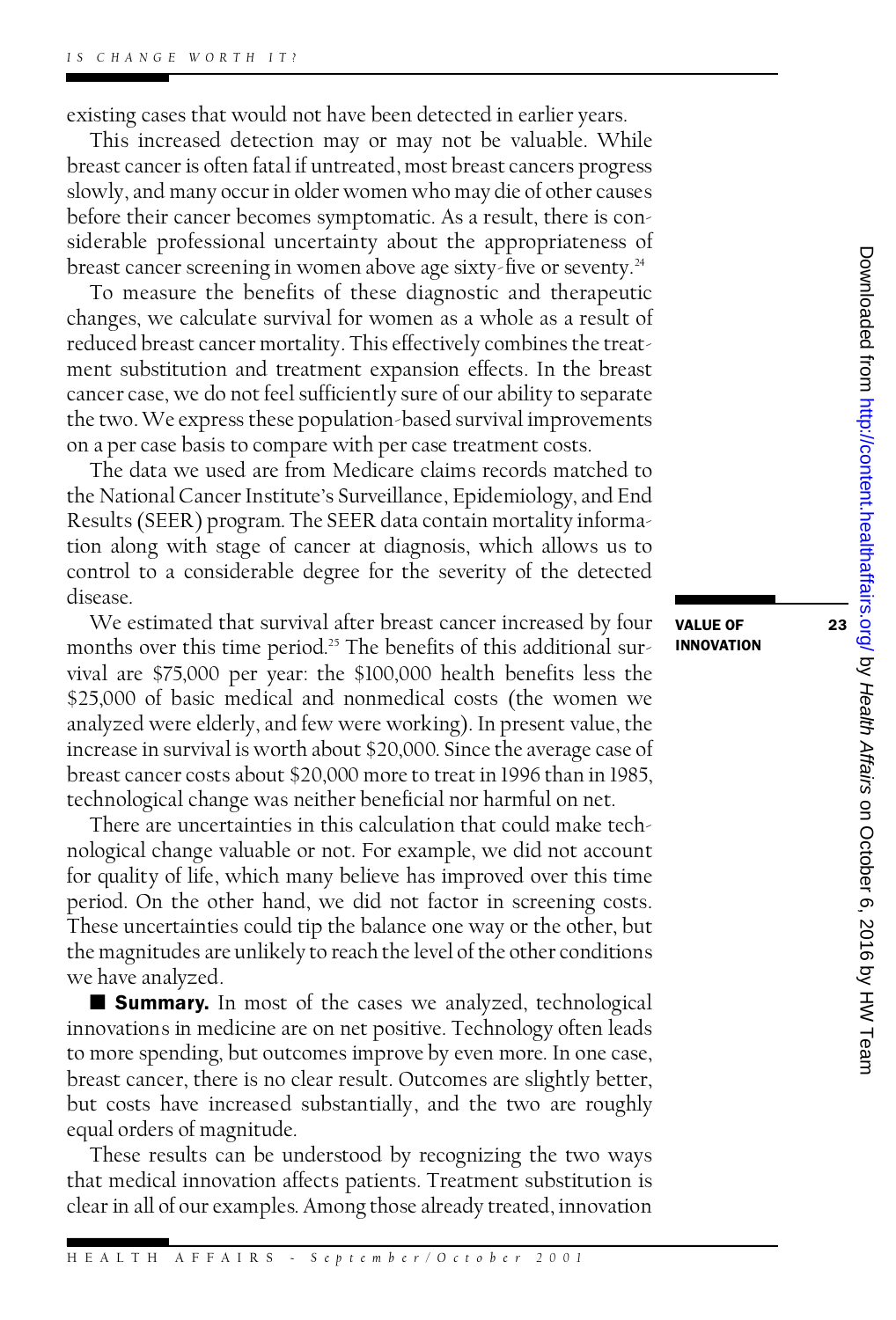changes how people are treated. Per case costs may rise or fall with changes how people are treated. Per case costs may rise or fall with<br>this substitution; our examples show both scenarios. But outcomes<br>are usually better. Thus, treatment substitution appears generally changes how people are treated. Per case costs may rise or fall with<br>this substitution; our examples show both scenarios. But outcomes<br>are usually better. Thus, treatment substitution appears generally<br>worthwhile worthwhile. are usually better. Thus, treatment substitution appears generally<br>worthwhile.<br>Treatment expansion is a notable feature of three of our cases:

depression, cataracts, and breast cancer. Treatment expansion is generally cost increasing, since no therapy other than routine physician visits was provided prior to the diagnosis. Treatment expangenerally cost increasing, since no therapy other than routine physician visits was provided prior to the diagnosis. Treatment expansion may or may not be worth it, depending on how valuable the treatment is in the margina cian visits was provided prior to the diagnosis. Treatment expansion may or may not be worth it, depending on how valuable the treatment is in the marginal patients. Some of the greatest successes of the medical care syste sion may or may not be worth it, depending on how valuable the<br>treatment is in the marginal patients. Some of the greatest successes<br>of the medical care system, and some of its greatest failures, are in<br>this treatment expa treatment is in the marginal patients. Some of the greatest successes<br>of the medical care system, and some of its greatest failures, are in<br>this treatment expansion effect. To date, treatment expansion has<br>received relativ of the medical care system, and some of its gr<br>this treatment expansion effect. To date, treat<br>received relatively little study by researchers. this treatment expansion effereceived relatively little study<br>**Policy Implications** 

considered a range of diseases, we have not considered enough to ■ Is technological change as a whole worth it? While we have<br>considered a range of diseases, we have not considered enough to<br>draw firm conclusions. Most importantly, we have not yet analyzed<br>any chronic diseases such as considered a range of diseases, we have not considered enough to<br>draw firm conclusions. Most importantly, we have not yet analyzed<br>any chronic diseases such as diabetes, asthma, and congestive heart<br>failure. Further, the c any chronic diseases such as diabetes, asthma, and congestive heart<br>failure. Further, the conditions we have chosen may not be random any chronic diseases such as diabetes, asthma, and congestive heart<br>failure. Further, the conditions we have chosen may not be random<br>among acute disease. Thus, generalizing from our results is not easy.<br>But we can say mor lure. Further, the conditions we have chosen may not be random<br>ong acute disease. Thus, generalizing from our results is not easy.<br>But we can say more.<sup>26</sup> Consider the facts given in the introduc-<br>n to this paper: Between

But we can say more.<sup>26</sup> Consider the facts given in the introduction to this paper: Between 1950 and 1990, the present value of per But we can say more.<sup>26</sup> Consider the facts given in the introduction to this paper: Between 1950 and 1990, the present value of per<br>person medical spending increased by \$35,000, and life expectancy<br>increased by seven year tion to this paper: Between 1950 and 1990, the present value of per<br>person medical spending increased by \$35,000, and life expectancy<br>increased by seven years. Valuing these years at \$100,000 per year,<br>the present value of increased by seven years. Valuing these years at \$100,000 per year,<br>the present value of the increase in longevity is about \$130,000.<br>Thus, the increase medical spending as a whole is worth it if medical the present value of the increase in longevity is about \$130,000. the present value of the increase in longevity is about \$130,000.<br>Thus, the increase medical spending as a whole is worth it if medical<br>spending explains more than a quarter (\$35,000/\$130,000 = 27 per-<br>cent) of increases i Thus, the increase medical spend<br>spending explains more than a<br>cent) of increases in longevity.<br>We have highlighted two co We have highlighted two conditions where medical technology

seperative consideration that the diagnosis. Treatment expansion is<br>signal cost increasing, since no therapy other than routine physi-<br>sion may or may not be worth it, depending on how valuable the<br>treatment is in the mar greatly reduced mortality: care for low-birthweight infants and We have highlighted two conditions where medical technology<br>greatly reduced mortality: care for low-birthweight infants and<br>treatment of acute heart attacks. Our heart attack analysis was for<br>only the recent time period bu greatly reduced mortality: care for low-birthweight infants and<br>treatment of acute heart attacks. Our heart attack analysis was for<br>only the recent time period, but other data suggest medical benefits<br>for a longer period o only the recent time period, but other data suggest medical benefits<br>for a longer period of time.<sup>27</sup> If one takes just the medical component only the recent time period, but other data suggest medical benefits<br>for a longer period of time.<sup>27</sup> If one takes just the medical component<br>of reduced mortality for low-birthweight infants and ischemic heart<br>disease\_medi for a longer period of time.<sup>27</sup> If one takes just the medical component<br>of reduced mortality for low-birthweight infants and ischemic heart<br>disease, medical care explains about one-quarter of overall mortality<br>reduction reduction. disease, medical care explains about one-quarter of overall mortality<br>reduction.<br>Thus, medical care is certainly worth it if any of the additional

increase in longevity results from improved medical care, or if medi-Thus, medical care is certainly worth it if any of the additional<br>increase in longevity results from improved medical care, or if medi-<br>cal care improves quality of life. We have shown examples where it<br>clearly does. Thus, increase in longevity results from improved medical care, or if medical care improves quality of life. We have shown examples where it<br>clearly does. Thus, we conclude that medical care as a whole is<br>clearly worth the cost cal care improves quality of life. We have shown examples where it<br>clearly does. Thus, we conclude that medical care as a whole is<br>clearly worth the cost increase, although we cannot present a spe-<br>cific rate-of-return eva clearly does. Thus, we concluc<br>clearly worth the cost increase,<br>cific rate-of-return evaluation.<br>**Policies toward medical** arly worth the cost increase, although we cannot present a spe∕<br>ic rate-of-return evaluation.<br>■ Policies toward medical spending increases. Medical care

ENDERENDERENDEL IS CHANGE

**IS CHANGE**<br>WORTH IT?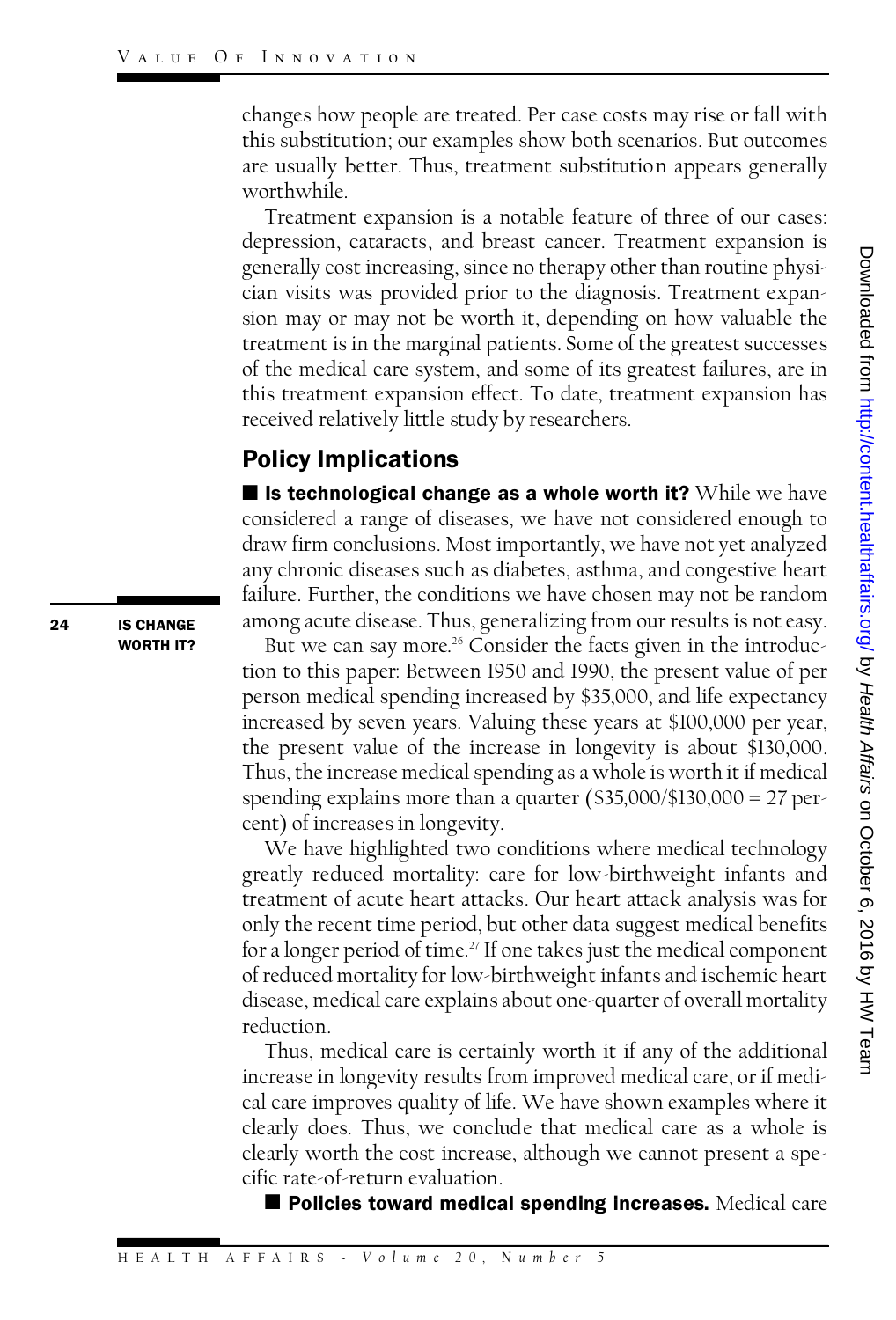*"Policies that eliminate waste and increase the incremental value of treatment may also retard technological progress."*

costs are high, and much evidence documents waste in the provision costs are high, and much evidence documents waste in the provision<br>of medical services. Responding to such concerns, the public and<br>private sectors have periodically focused on the need to reduce costs are high, and much evidence documents waste in the provision<br>of medical services. Responding to such concerns, the public and<br>private sectors have periodically focused on the need to reduce<br>spending. In the public se private sectors have periodically focused on the need to reduce spending. In the public sector, cost constraints were central to the private sectors have periodically focused on the need to reduce<br>spending. In the public sector, cost constraints were central to the<br>Clinton administration's Health Security Act and to various propos-<br>als for Medicare refo spending. In the public sector, cost constraints were central to the<br>Clinton administration's Health Security Act and to various propos-<br>als for Medicare reform in recent years. In the private sector, the<br>focus on cost con als for Medicare reform in recent years. In the private sector, the focus on cost containment drove much of the move to managed care in the 1990s. focus on cost containment drove much of the move to managed care

Eliminating waste—or, in economic terms, reducing costly treatment use where the marginal value is low—is an important goal. Eliminating waste—or, in economic terms, reducing costly treatment use where the marginal value is low—is an important goal.<br>Our results suggest, however, that this needs to be balanced by<br>concern about impacts on technica ment use where the marginal value is low—is an important goal.<br>Our results suggest, however, that this needs to be balanced by<br>concern about impacts on technical change. Policies that eliminate<br>waste and increase the incre Our results suggest, however, that this needs to be balanced by<br>concern about impacts on technical change. Policies that eliminate<br>waste and increase the incremental value of treatment may also<br>directly or indirectly retar concern about impacts on technical change. Policies that eliminate<br>waste and increase the incremental value of treatment may also<br>directly or indirectly retard technological progress. This fear is a<br>particular concern in l waste and increase the incremental value of treatment may also<br>directly or indirectly retard technological progress. This fear is a<br>particular concern in light of recent evidence that managed care has<br>slowed the rate of di directly or indirectly retard technological progress. This tear is a<br>particular concern in light of recent evidence that managed care has<br>slowed the rate of diffusion of new medical technologies.<sup>28</sup> If man-<br>aged care has particular concern in light of recent evidence that managed care has<br>slowed the rate of diffusion of new medical technologies.<sup>28</sup> If man-<br>aged care has reduced the adoption of treatments of low value or has<br>limited the tr slowed the rate of diffusion of new medical technologies.<sup>28</sup> If man-<br>aged care has reduced the adoption of treatments of low value or has<br>limited the treatment expansion effect only to patients with ex-<br>pected benefits gr aged care has reduced the adoption of treatments of low value or has<br>limited the treatment expansion effect only to patients with ex-<br>pected benefits greater than costs, then it may have increased pro-<br>ductivity growth eve limited the treatment expansion effect only to patients with expected benefits greater than costs, then it may have increased productivity growth even as it slowed technology diffusion. But if the reduced technological cha ductivity growth even as it slowed technology diffusion. But if the reduced technological change is not of marginal value, then manductivity growth even as it slowed technology diffusion. But if the<br>reduced technological change is not of marginal value, then man-<br>aged care growth may have reduced long-term productivity growth<br>in health care. There is reduced technological change is not of marginal value, then man-<br>aged care growth may have reduced long-term productivity growth<br>in health care. There is considerable evidence that managed care and<br>other policy changes can in health care. There is considerable evidence that managed care and<br>other policy changes can reduce costs without harming outcomes at<br>a point in time. But there is less evidence on the dynamic effects of other policy changes can reduce costs without harming outcomes at other policy changes can reduce costs without harming outcomes at<br>a point in time. But there is less evidence on the dynamic effects of<br>managed care and other policy influences.<sup>29</sup> Our results suggest that<br>this issue and a point in time. But there is less evidence on the dynamic effects of<br>managed care and other policy influences.<sup>29</sup> Our results suggest that<br>this issue and the impacts of any change in technical innovation<br>should be carefu managed care and other policy in<br>this issue and the impacts of a<br>should be carefully monitored.<br>**Price indices for medica** s issue and the impacts of any change in technical innovation<br>buld be carefully monitored.<br>■ Price indices for medical care. Official data indicate that<br>cdical prices are increasing more rapidly than prices in the rest of

should be carefully monitored.<br> **E** Price indices for medical care. Official data indicate that medical prices are increasing more rapidly than prices in the rest of ■ **Price indices for medical care.** Official data indicate that medical prices are increasing more rapidly than prices in the rest of the economy. For example, between 1960 and 1999 the medical care Consumer Price Index ( medical prices are increasing more rapidly than prices in the rest of<br>the economy. For example, between 1960 and 1999 the medical care<br>Consumer Price Index (CPI) increased by 1.8 percentage points an-<br>nually above the grow Consumer Price Index (CPI) increased by 1.8 percentage points annually above the growth rate of the all-items CPI.

There are two problems with such indices. First, they include as price changes many factors that are more accurately counted as quantity increases resulting from medical innovation. For example, price changes many factors that are more accurately counted as<br>quantity increases resulting from medical innovation. For example,<br>a day in a hospital was traditionally included in the CPI. It showed a<br>very rapid price incr quantity increases resulting from medical innovation. For example,<br>a day in a hospital was traditionally included in the CPI. It showed a<br>very rapid price increase, but this was almost certainly a result of the<br>increased t very rapid price increase, but this was almost certainly a result of the increased technological sophistication that has occurred in hospital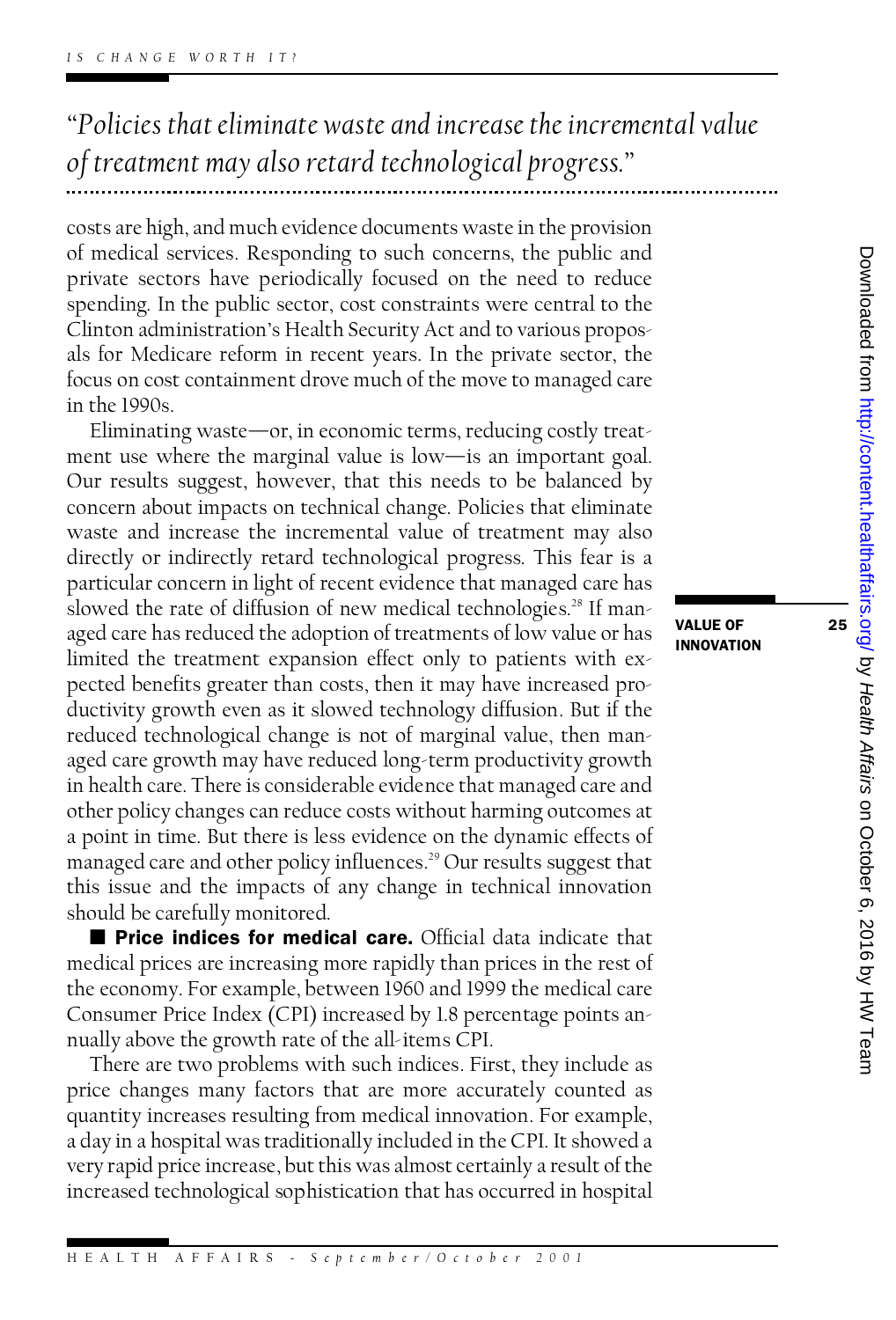stays over time.

More fundamentally, official price indices have only a poor adjustment for quality change. If price increases over time are matched More fundamentally, official price indices have only a poor adjustment for quality change. If price increases over time are matched<br>by quality improvements, the quality-adjusted price of medical care<br>will not increase. Our justment for quality change. If price increases over time are matched<br>by quality improvements, the quality-adjusted price of medical care<br>will not increase. Our results imply that quality change has been<br>greater than or at will not increase. Our results imply that quality change has been<br>greater than, or at least comparable to, price increases for a range of will not increase. Our results imply that quality change has been<br>greater than, or at least comparable to, price increases for a range of<br>conditions. Thus, the quality-adjusted price index for these condi-<br>tions should not greater than, or at least comparable to, price increases for a range of<br>conditions. Thus, the quality-adjusted price index for these condi-<br>tions should not be rising. An equivalent statement is that produc-<br>tivity in trea conditions. Thus, the quality-adjusted price index for these conditions should not be rising. An equivalent statement is that productivity in treating these conditions has been greater than that of the typical industry. Go tions should not be rising. An equivalent statement is that productivity in treating these conditions has been greater than that of the typical industry. Government statistical agencies are beginning to incorporate quality tivity in treating these conditions has been greater than that of the<br>typical industry. Government statistical agencies are beginning to<br>incorporate quality adjustment into official indices.<sup>30</sup> As demon-<br>strated here, thi typical industry. Government statistical agencies are beginning to<br>incorporate quality adjustment into official indices.<sup>30</sup> As demon-<br>strated here, this is a difficult task. We expect that continued<br>changes in this direct incorporate quality adjustment into official indices.<sup>30</sup> As demon-<br>strated here, this is a difficult task. We expect that continued<br>changes in this direction will greatly reduce the perceived inflation-<br>ary component of m strated here, this is a difficult task. We experience in this direction will greatly reduce the<br>ary component of medical care cost increases.<br>The fact that price indices for medical care a anges in this direction will greatly reduce the perceived inflation-<br>I component of medical care cost increases.<br>The fact that price indices for medical care are falling should not<br>taken as a recommendation that Social Sec

ary component of medical care cost increases.<br>The fact that price indices for medical care are falling should not<br>be taken as a recommendation that Social Security cost-of-living<br>increases or increases in other government The fact that price indices for medical care are falling should not<br>be taken as a recommendation that Social Security cost-of-living<br>increases or increases in other government programs should be<br>moderated. That is in large be taken as a recommendation that Social Security cost-of-living<br>increases or increases in other government programs should be<br>moderated. That is in large part a distributional question of how<br>much of the higher costs asso moderated. That is in large part a distributional question of how<br>much of the higher costs associated with rising health care productivity should be borne by the elderly versus workers. Conventional much of the higher costs associated with rising health care productivity should be borne by the elderly versus workers. Conventional price indices may not be what we want to use in updating benefit payments for public prog tivity should be borne by the eld<br>price indices may not be what y<br>payments for public programs.<br>■ Managed care and other ice indices may not be what we want to use in updating benefit<br>yments for public programs.<br>■ **Managed care and other policy reforms.** Our analysis has<br>used on technological changes in medical practice over time but

payments for public programs.<br> **E** Managed care and other policy reforms. Our analysis has focused on technological changes in medical practice over time, but **E Managed care and other policy reforms.** Our analysis has<br>focused on technological changes in medical practice over time, but<br>it is equally applicable to technological changes in the delivery sys-<br>tem such as the growth focused on technological changes in medical practice over time, but<br>it is equally applicable to technological changes in the delivery sys-<br>tem, such as the growth of managed care. Managed care has clearly<br>reduced medical s it is equally applicable to technological changes in the delivery sys-<br>tem, such as the growth of managed care. Managed care has clearly<br>reduced medical spending increases, at least over the short term<br>(several years) This tem, such as the growth of managed care. Managed care has clearly<br>reduced medical spending increases, at least over the short term<br>(several years). This cost savings must be compared to any effect of<br>managed care on the qu reduced medical spending increases, at least over the short term<br>(several years). This cost savings must be compared to any effect of<br>managed care on the quality of medical services provided—either<br>improvements as advocate (several years). This cost savings must be compared to any effect of<br>managed care on the quality of medical services provided—either<br>improvements, as advocates claim, or reductions, as detractors fear.<br>The net benefit of m improvements, as advocates claim, or reductions, as detractors fear.<br>The net benefit of managed care is the cost savings less the value of reduced health (or plus the value of health improvements). Estimation. Thus, the quality-adjusted price interaction a range of many only and those conditions. Thus, the quality-adjusted price index for these conditions has should not be rising. An equivalent statement is that pro

reduced health (or plus the value of health improvements).<br>Estimating the health impacts of managed care can be done with<br>the same sort of data that we have analyzed in this paper, expanded<br>to include people in different i Estimating the health impacts of managed care can be done with<br>the same sort of data that we have analyzed in this paper, expanded<br>to include people in different insurance plans. One needs to separate<br>out the impacts of ma to include people in different insurance plans. One needs to separate<br>out the impacts of managed care on treatment from selection differto include people in different insurance plans. One needs to separate<br>out the impacts of managed care on treatment from selection differ-<br>ences in patients over time, but this is possible. The impact of other<br>health system out the impacts of managed care on treatment from selection differences in patients over time, but this is possible. The impact of other health system reforms such as malpractice law changes or steps to affect provider com health system reforms such as malpractice law changes or steps to<br>affect provider competition can be evaluated in the same way.<sup>31</sup><br>More complete National Health Accounts. Current Na-

tional Health Accounts track the costs of medical care. This is an **E** More complete National Health Accounts. Current National Health Accounts track the costs of medical care. This is an important and difficult task. Our results suggest adding another task as well: measuring the benefits tional Health Accounts track the costs of medical care. This is an<br>important and difficult task. Our results suggest adding another<br>task as well: measuring the benefits of medical care. Including the<br>benefits side in Natio task as well: measuring the benefits of medical care. Including the<br>benefits side in National Health Accounts is vital for making sound

**IS CHANGE**<br>WORTH IT?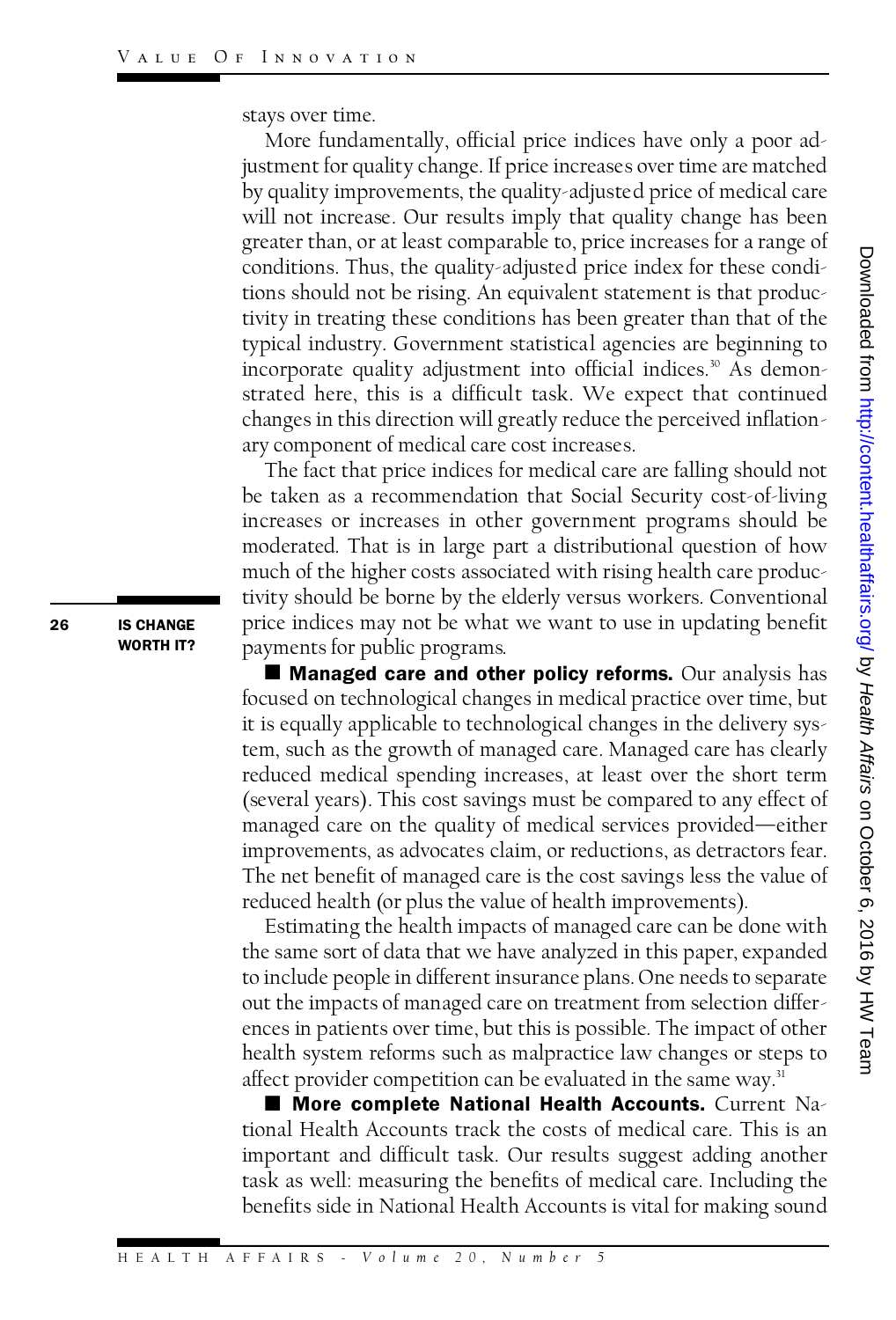policy. At least some of the focus on reducing medical spending is policy. At least some of the focus on reducing medical spending is<br>because spending, and not health outcomes, is what is currently<br>measured. A fuller set of National Health Accounts could allow policy. At least some of the focus on reducing medical spending is<br>because spending, and not health outcomes, is what is currently<br>measured. A fuller set of National Health Accounts could allow<br>policymakers to make more so measured. A fuller set of National Health Accounts could allow policymakers to make more sound decisions.

Two steps are needed to include health in national accounts. policymakers to make more sound decisions.<br>Two steps are needed to include health in national accounts.<br>First, it is necessary to measure the population's health. We focused<br>our analysis primarily on longevity but an ideal Two steps are needed to include health in national accounts.<br>First, it is necessary to measure the population's health. We focused<br>our analysis primarily on longevity, but an ideal system would meas-<br>ure quality of life to our analysis primarily on longevity, but an ideal system would measure quality of life, too. Second, it is necessary to decompose the our analysis primarily on longevity, but an ideal system would meas-<br>ure quality of life, too. Second, it is necessary to decompose the<br>sources of changes in health. Our analysis suggests that it is possible<br>to do this at ure quality of life, too. Second, it is necessary to decompose the<br>sources of changes in health. Our analysis suggests that it is possible<br>to do this at the disease level, if enough conditions are chosen.<sup>32</sup> We<br>hope that to do this at the disease level, if enough conditions are chosen.<sup>32</sup> We hope that the expanding research on productivity changes in the treatment of common illnesses helps us to move toward this goal.

*We are grateful to Hugh Roghmann and Olga Saynina for research assistance, and*<br>*We are grateful to Hugh Roghmann and Olga Saynina for research assistance, and*<br>to the National Institute on Aging, the H.S. Rureau of Labor *to the are grateful to Hugh Roghmann and Olga Saynina for research assistance, and*<br>*to the National Institute on Aging, the U.S. Bureau of Labor Statistics, the U.S.*<br>*Rureau of Economic Analysis, and E*li Lilly Corporat *Bureau of Economic Analysis, and Eli Lilly Corporation for research support.*

### **NOTES**

- **OTES**<br>1. K.G. Manton and X. Gu, "Changes in the Prevalence of Chronic Disability in<br>the United States Black and Nonblack Population above Age 65 from 1982 to **FES**<br>K.G. Manton and X. Gu, "Changes in the Prevalence of Chronic Disability in<br>the United States Black and Nonblack Population above Age 65 from 1982 to<br>1999 " Proceedings of the National Academy of Sciences (22 May 2001 the United States Black and Nonblack Population above Age 65 from 1982 to<br>1999," *Proceedings of the National Academy of Sciences* (22 May 2001): 6354–6359.<br>2. U.S. Department of Health and Human Services, Office of Public 2. U.S. Department of Health and Human Services, Office of Public Health and
- 1999," Proceedings of the National Academy of Sciences (22 May 2001): 6354–6359.<br>U.S. Department of Health and Human Services, Office of Public Health and<br>Science, Office of Disease Prevention and Health Promotion, Panel o U.S. Department of Health and Human Services, Office of Public Health and<br>Science, Office of Disease Prevention and Health Promotion, Panel on Cost-<br>Effectiveness in Health and Medicine, *Cost-Effectiveness in Health and M* Science, Office of Disease Prevention and Health Prome<br>Effectiveness in Health and Medicine, *Cost-Effectiveness*<br>(Washington: U.S. Government Printing Office, 1996).<br>W.K. Viscusi. "The Value of Risks to Life and Health 5. Effectiveness in Health and Medicine, *Cost-Effectiveness in Health and Medicine*<br>(Washington: U.S. Government Printing Office, 1996).<br>3. W.K. Viscusi, "The Value of Risks to Life and Health," *Journal of Economic*<br>*Lit*
- *Literature (Washington: U.S. Government Printing Office, 1996).*<br>*W.K. Viscusi, "The Value of Risks to Life and Health," Journal of Economic<br><i>Literature (December 1993): 1912–1946; G. Tolley, D. Kenkel, and R. Fabian,*<br>ed Literature (December 1993): 1912-1946; G. Tolley, D. Kenkel, and R. Fabian, eds., *Valuing Health for Policy: An Economic Approach* (Chicago: University of Chi-Literature (December 1993): 1912–1946; G. Tolley, D. Kenkel, and R. Fabian,<br>eds., Valuing Health for Policy: An Economic Approach (Chicago: University of Chi-<br>cago Press, 1994); and K. Murphy and R. Topel, "The Economic Va eds., Valuing Health for Policy: An Economic Approach (Chicago: University c<br>cago Press, 1994); and K. Murphy and R. Topel, "The Economic Va<br>Medical Research" (Unpublished paper, University of Chicago, 1999).<br>There is subs
- 4. There is substantial debate about whether such costs ought to be included in Medical Research" (Unpublished paper, University of Chicago, 1999).<br>There is substantial debate about whether such costs ought to be included in<br>the analysis or not. See Panel on Cost-Effectiveness in Health and Medicine,<br> There is substantial debate about whether such costs ought to be included in<br>the analysis or not. See Panel on Cost-Effectiveness in Health and Medicine,<br>*Cost-Effectiveness in Health and Medicine*; and D. Meltzer, "Accoun the analysis or not. See Panel on Cost-Effectiveness in Health and Medicine,<br>*Cost-Effectiveness in Health and Medicine*; and D. Meltzer, "Accounting for Future<br>Costs in Medical Cost-Effectiveness Analysis," *Journal of He* Cost-Effectiveness in Health and Medicine; and D. Meltzer, "Accounting for Future<br>Costs in Medical Cost-Effectiveness Analysis," *Journal of Health Economics*<br>(Jan/Feb 1997): 33–64. These two sources present opposin (Jan/Feb 1997): 33–64. These two sources present opposing views. Conceptu-<br>ally, such costs ought to be included, but so too should the gains from extend-(Jan/Feb 1997): 33–64. These two sources present opposing views. Conceptually, such costs ought to be included, but so too should the gains from extending longevity. To see why, consider the simplistic case of a medical te ally, such costs ought to be included, but so too should the gains from extend-<br>ing longevity. To see why, consider the simplistic case of a medical technology<br>that at negligible monetary cost would add one year to the lif that at negligible monetary cost would add one year to the life of a person just about to die. The technology will be worthwhile if the value to society of the<br>person living a year is greater than the cost to society of having the person<br>alive. Omitting either the costs or benefits from this equation b person living a year is greater than the cost to society of having the person person living a year is greater than the cost to society of having the person<br>alive. Omitting either the costs or benefits from this equation biases the an-<br>swer. The argument against including these costs and benefits has alive. Omitting either the costs or benefits fr<br>swer. The argument against including these cc<br>based on the practical difficulty of doing so.<br>This is the approach followed by LP-Bunker 5. Swer. The argument against including these costs and benefits has largely been<br>5. This is the approach followed by J.P. Bunker, H.S. Frazier, and F. Mosteller,<br>"Improving Health: Measuring Effects of Medical Care" Milba
- based on the practical difficulty of doing so.<br>This is the approach followed by J.P. Bunker, H.S. Frazier, and F. Mosteller,<br>"Improving Health: Measuring Effects of Medical Care," *Milbank Quarterly 72*,<br>no. 2 (1994): 225– "Improving Health: Measuring Effects of Medical Care," Milbank Quarterly 72, no. 2 (1994): 225-258. 6. "Improving Health: Measuring Effects of Medical Care," Milbank Quarterly 72,<br>1994): 225-258.<br>6. As we discuss later, one exception is heart attack care, where clinical trial<br>evidence on treatment effects as well as enid
- no. 2 (1994): 225–258.<br>As we discuss later, one exception is heart attack care, where clinical trial<br>evidence on treatment effects as well as epidemiologic evidence on specific<br>treatment trends is extensive evidence on treatment effects as well as epidemiologic evidence on specific treatment trends is extensive.
- 7. D.M. Cutler et al., "Are Medical Prices Falling?" *Quarterly Journal of Economics*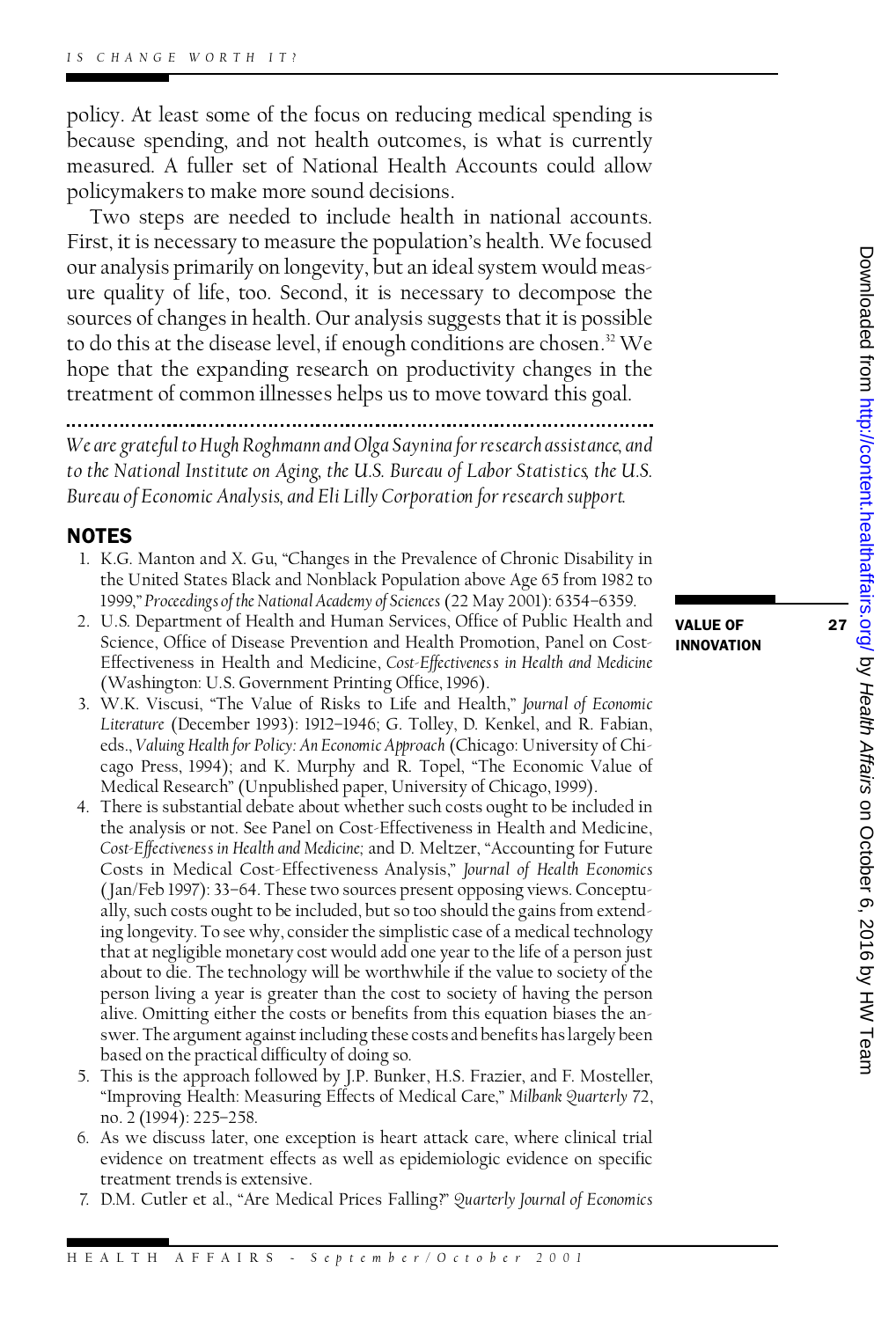(November 1998): 991–1024; and D.M. Cutler et al., "Pricing Heart Attack<br>Treatments " in Medical Care Productivity and Outhut ed. D. Cutler and F. Berndt (November 1998): 991–1024; and D.M. Cutler et al., "Pricing Heart Attack<br>Treatments," in *Medical Care Productivity and Output*, ed. D. Cutler and E. Berndt<br>(Chicago: University of Chicago Press 2001) Treatments," in Medical Care Productivity and Output, ed. D. Cutler and E. Berndt (Chicago: University of Chicago Press, 2001).

- Treatments," in Medical Care Productivity and Output, ed. D. Cutler and E. Berndt<br>(Chicago: University of Chicago Press, 2001).<br>8. Hospital spending is the bulk of costs for heart attack patients. Incorporating<br>more limite (Chicago: University of Chicago Press, 2001).<br>Hospital spending is the bulk of costs for heart attack patients. Incorporating<br>more limited data on physician services does not change our conclusions<br>qualitatively qualitatively. more limited data on physician services does not change our conclusions<br>qualitatively.<br>9. J.P. Newhouse, "Medical Care Costs: How Much Welfare Loss?" *Journal of*<br>*Fremomic Perspectives* (Summer 1992): 3-21: DM Cutler "Tec
- qualitatively.<br>J.P. Newhouse, "Medical Care Costs: How Much Welfare Loss?" *Journal of<br>Economic Perspectives* (Summer 1992): 3–21; D.M. Cutler, "Technology, Health<br>Costs. and the NIH" (Paper presented at the National Insti Costs, and the NIH" (Paper presented at the National Institutes of Health ber 1995); and E.A. Peden and M.S. Freeland, "A Historical Analysis of Medical Spending Growth, 1960–1993,"*Health Affairs* (Summer 1995): 235–247. ber 1995); and E.A. Peden and M.S. Freeland, "A Historical Analysis of Medical<br>Spending Growth, 1960–1993," Health Affairs (Summer 1995): 235–247.<br>10. Cutler et al., "Pricing Heart Attack Treatments," has a detailed discus
- Spending Growth, l<br>Cutler et al., "Pricin<br>the methods used.<br>P A Heidenreich an 10. Cutler et al., "Pricing Heart Attack Treatments," has a detailed discussion of<br>the methods used.<br>11. P.A. Heidenreich and M. McClellan, "Trends in Treatment and Outcomes for<br>Acute Myocardial Infarction: 1975–1995 " Ame
- the methods used.<br>P.A. Heidenreich and M. McClellan, "Trends in Treatment and Outcomes for<br>Acute Myocardial Infarction: 1975–1995," *American Journal of Medicine* (15 Febru-<br>ary 2001): 165–174 examines trends in character P.A. Heidenreich and M. McClellan, "Trends in Treatment and Outcomes for<br>Acute Myocardial Infarction: 1975–1995," *American Journal of Medicine* (15 Febru-<br>ary 2001): 165–174, examines trends in characteristics of heart at Acute Myocardial Infarction: 1975–1995," *American Journal of Medicine* (15 February 2001): 165–174, examines trends in characteristics of heart attack patients<br>from samples such as the Worcester Heart Attack Study and the from samples such as the Worcester Heart Attack Study and the Minnesota Heart Study.
- 12. D.M. Cutler and E. Meara, "The Technology of Birth: Is It Worth It?" in Heart Study.<br>D.M. Cutler and E. Meara, "The Technology of Birth: Is It Worth It?" in<br>*Frontiers in Health* Policy Research, vol. 3, ed. A. Garber (Cambridge, Mass.: MIT<br>Press 2000)<sup>.</sup> 33–67 D.M. Cutler and E.<br>*Frontiers in Health Polic*<br>Press, 2000): 33–67.<br>Average birth-related 13. Frontiers in Health Policy Research, vol. 3, ed. A. Garber (Cambridge, Mass.: MIT<br>13. Average birth-related costs are about \$20,000 per low-birthweight baby. The<br>13. Average birth-related costs are about \$20,000 per lo
- Press, 2000): 33–67.<br>Average birth-related costs are about \$20,000 per low-birthweight baby. The<br>remainder are Medicaid and disability spending for disabled children and<br>special education costs for severely disabled childr remainder are Medicaid and disability spending for disabled children and special education costs for severely disabled children during school years. The remainder are Medicaid and disability spending for disabled children and<br>special education costs for severely disabled children during school years. The<br>probability that a child has any disability in 1990 is about two-thir special education costs for severely disabled children during school years. The<br>probability that a child has any disability in 1990 is about two-thirds for the<br>very lightest infants (under 1,000 grams) and about one-quarte probability that a child has any disability in 1990 is about two-thirds for the<br>very lightest infants (under 1,000 grams) and about one-quarter for the re-<br>maining low-birthweight infants. About half of children with disab very lightest infant<br>maining low-birth<br>severely disabled.<br>Maternal behavior maining low-birthweight infants. About half of children with disability are<br>severely disabled.<br>14. Maternal behavior has a powerful influence on the birthweight of the baby<br>but conditional on birthweight does not have a la
- severely disabled.<br>Maternal behavior has a powerful influence on the birthweight of the baby<br>but, conditional on birthweight, does not have a large impact on infant sur-<br>vival vival. but, conditional on birthweight, does not have a large impact on infant survival.<br>15. The undiscounted value is \$1.2 million. The present value is lower because a
- vival.<br>The undiscounted value is \$1.2 million. The present value is lower because a<br>baby who survives will live about seventy years on average, and many of these<br>vears are far in the future The undiscounted value is<br>baby who survives will live<br>years are far in the future.<br>E R Berndt et al "The Me 16. E.R. Berndt et al., "The Medical Treatment of Depression, 1991–1996: Produc-
- Fromenic Properatives (Summer 1992). 5-21; DM. Cutler, "Technology, Health Economic Roundable on Biomelical Research, Bethesda, Maryland, Novem-<br>
For SOSts, and the NIH" (Paper presented at the National Institutes of Heal tive Inefficiency, Expected Outcome Variations, and Price Indexes," NBER Working Paper no. 7816 (Cambridge, Mass.: National Bureau of Economic tive Inefficiency, Expected Outcome Variations, and Price Indexes," NBER<br>Working Paper no. 7816 (Cambridge, Mass.: National Bureau of Economic<br>Research, July 2000); R.G. Frank et al., "The Value of Mental Health Care at<br>th Working Paper no. 7816 (Cambridge, Mass.: National Bureau of Economic<br>Research, July 2000); R.G. Frank et al., "The Value of Mental Health Care at<br>the System Level: The Case of Treating Depression," *Health Affairs* (Sep/O Research, July 2000); R.G. Frank et al., "The Value of Mental Health Care at<br>the System Level: The Case of Treating Depression," *Health Affairs (S*ep/Oct<br>1999): 71–88; and E.R. Berndt, S.H. Busch, and R.G. Frank, "Price I the System Level: The Case of Treating Depression," *Health Affairs* (Sep/Oct<br>1999): 71–88; and E.R. Berndt, S.H. Busch, and R.G. Frank, "Price Indexes for<br>Acute Phase Treatment of Depression," in *Medical Care Output and* 1999): 71–88; and E.R. B<br>Acute Phase Treatment<br>ed. Cutler and Berndt.<br>See for example R M I Acute Phase Treatment of Depression," in Medical Care Output and Productivity,<br>17. See, for example, R.M. Hirschfeld et al., "The National Depressive and Manic-<br>17. See, for example, R.M. Hirschfeld et al., "The National D
- ed. Cutler and Berndt.<br>See, for example, R.M. Hirschfeld et al., "The National Depressive and Manic-<br>Depressive Association Consensus Statement on the Undertreatment of De-<br>pression " Journal of the American Medical Associ pression," *Journal of the American Medical Associatio n* (22/29 January 1997): 333–340.
- 18. The National Ambulatory Medical Care Survey shows such an increase.
- 19. A typical episode of depression lasts about half a year, and medication results in a roughly 30 percent reduction in depressive symptoms. Thus, the impact A typical episode of depression lasts about half a year, and medication results<br>in a roughly 30 percent reduction in depressive symptoms. Thus, the impact<br>on time spent depressed is about eight weeks. See Agency for Health in a roughly 30 percent reduction in depressive symptoms. Thus, the impact<br>on time spent depressed is about eight weeks. See Agency for Health Care<br>Policy and Research, *Depression in Primary Care*, Clinical Practice Guide Policy and Research, Depression in Primary Care, Clinical Practice Guideline No.<br>5 (Washington: AHCPR, 1993).
- 20. D.L. Sackett and G.W. Torrence, "The Utility of Different Health States as

**28** IS CHANGE **IS CHANGE**<br>WORTH IT?